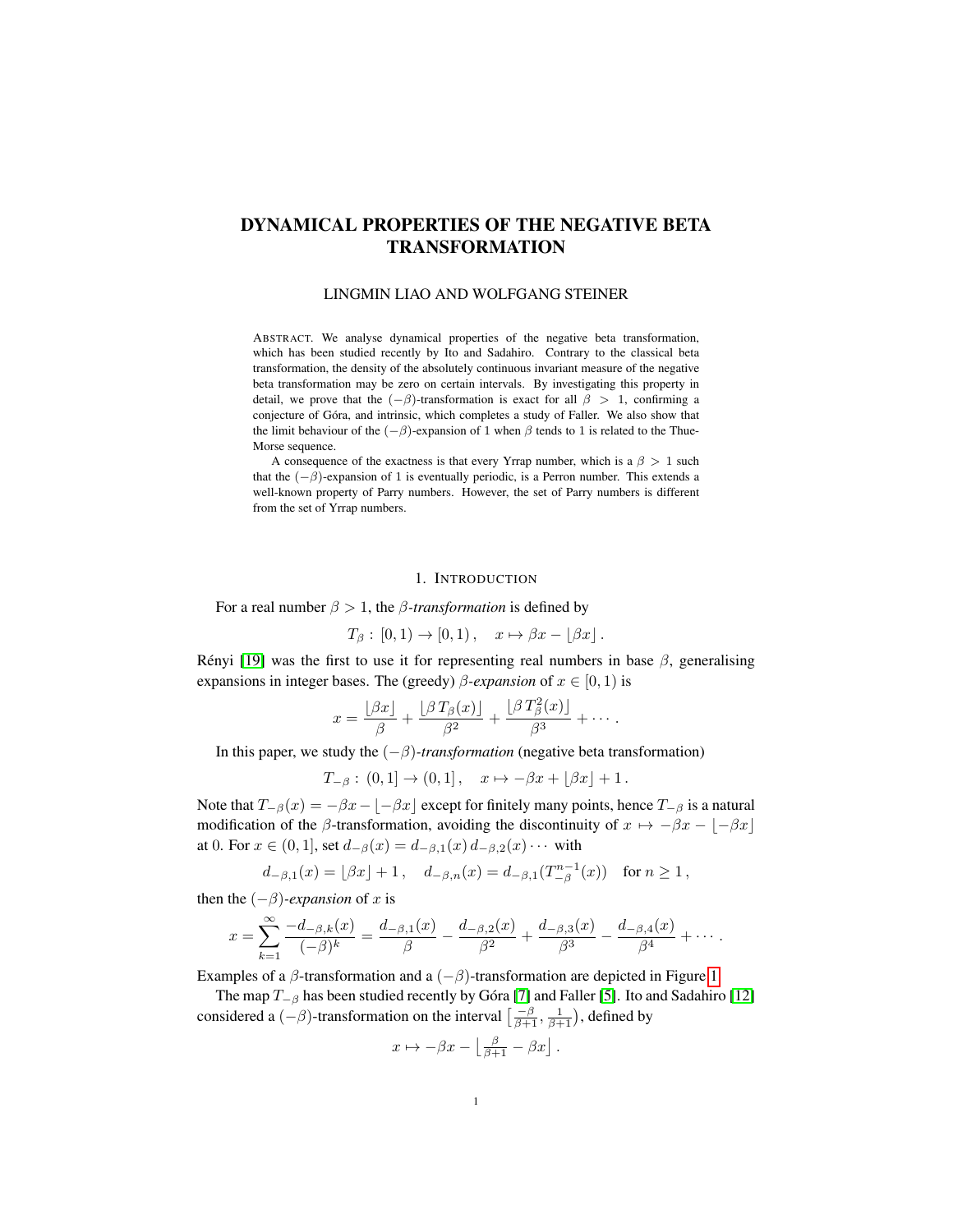

<span id="page-1-0"></span>FIGURE 1.  $\beta$ -transformation (left) and  $(-\beta)$ -transformation (right),  $\beta = \frac{1+\sqrt{5}}{2}$ .

We remark that their transformation is conjugate to our  $T_{-\beta}$  through the conjugacy function  $\phi(x) = \frac{1}{\beta + 1} - x$ . So, all the results in [\[12\]](#page-17-1) can be translated into our case directly, in particular their  $(-\beta)$ -expansion of  $\phi(x) \in \left[\frac{-\beta}{\beta+1}, \frac{1}{\beta+1}\right)$  is

$$
\phi(x) = \sum_{k=1}^{\infty} \frac{d_{-\beta,k}(x) - 1}{(-\beta)^k} \, .
$$

Both  $\beta$ -transformation and  $(-\beta)$ -transformation are examples of piecewise monotonic transformations. Dynamical properties of general piecewise monotonic transformations have been investigated in the literature [\[9,](#page-16-2) [10,](#page-17-2) [11,](#page-17-3) [13,](#page-17-4) [22\]](#page-17-5). However, for the specific case of the  $(-\beta)$ -transformation, the detailed dynamical properties are unknown. As pointed out in [\[12\]](#page-17-1), for any  $\beta > 1$ ,  $T_{-\beta}$  admits a unique absolutely continuous invariant measure (hence ergodic), with the density

$$
h_{-\beta}(x) = \sum_{n \geq 1, T_{-\beta}^n(1) \geq x} \frac{1}{(-\beta)^n}.
$$

Contrary to the classical  $\beta$ -transformation, Ito and Sadahiro [\[12\]](#page-17-1) gave an example such that the density  $h_{-\beta}$  is zero on some intervals.

In the present paper, we fully study this phenomenon. An interval on which the density equals zero will be called a *gap*. From a result of Keller [\[13\]](#page-17-4), one can deduce that, for fixed  $\beta > 1$ , the number of gaps is finite. In Theorem [2.1,](#page-3-0) we describe the set of the gaps and show that, as  $\beta$  decreases, the number of gaps forms an increasing sequence

$$
0 < 1 < 2 < 5 < 10 < \cdots < \lfloor 2^{n+1}/3 \rfloor < \cdots
$$

Figures [2](#page-9-0) and [3](#page-10-0) show examples with 2 gaps and 5 gaps respectively. The endpoints of the gaps are determined by the orbit of 1, which is described by the sequence  $d_{-\beta}(1)$ .

We also show (Theorem [2.5\)](#page-3-1) that

$$
\lim_{\beta \to 1} d_{-\beta}(1) = 211222112112112221122 \cdots,
$$

which is the fixed point of the following morphism:

$$
\varphi: 1 \mapsto 2, \quad 2 \mapsto 211.
$$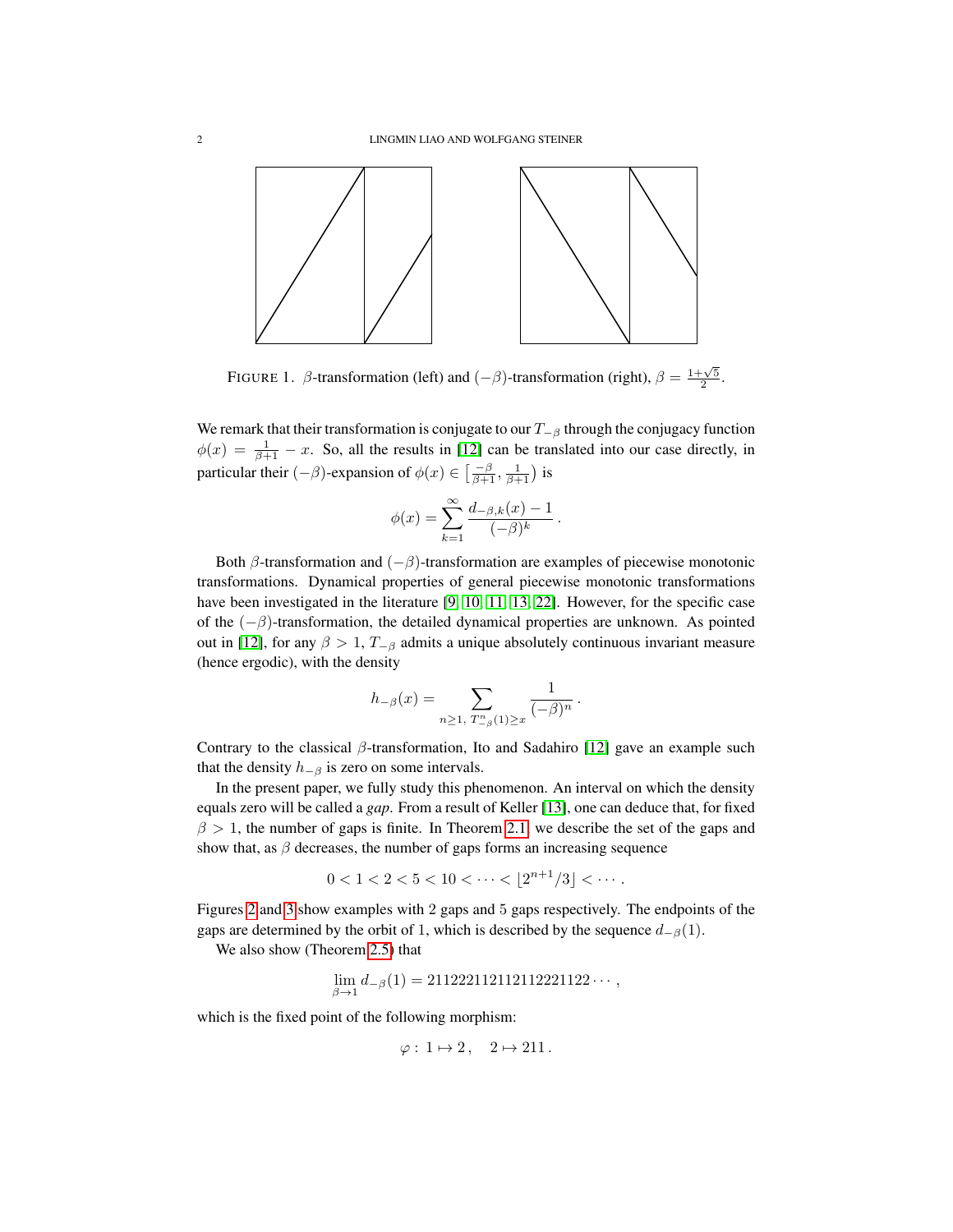Here,  $\varphi$  is a morphism on finite words on the alphabet  $\{1, 2\}$ , which is naturally extended to the set of infinite words  $\{1,2\}^{\mathbb{N}}$  as in [\[15\]](#page-17-6), and  $\lim_{\beta\to 1} d_{-\beta}(1) = u$  means that longer and longer prefixes of  $d_{-\beta}(1)$  agree with prefixes of u when  $\beta \rightarrow 1$ . We remark that this sequence has been studied e.g. in [\[1,](#page-16-3) [3,](#page-16-4) [4\]](#page-16-5), and is known to be the smallest aperiodic sequence in  $\{1,2\}^{\mathbb{N}}$  with the property that all its proper suffixes are smaller than itself with respect to the alternate order. Moreover, by adding a 1 at the beginning, we obtain the sequence of run lengths in the Thue-Morse sequence. It is shown in [\[12\]](#page-17-1) that every sequence  $d_{-\beta}(1)$ ,  $\beta > 1$ , has the property that all its proper suffixes are smaller than itself with respect to the alternate order.

A dynamical system (X, T) is said to be *locally eventually onto* or topologically exact if, for any non-empty open subset  $U \subset X$ , there exists a positive integer n such that  $f<sup>n</sup>(U) = X$ . The main theorem of this paper (Theorem [2.2\)](#page-3-2) asserts that  $T<sub>−β</sub>$  is locally eventually onto on  $(0, 1] \setminus G(\beta)$ , where  $G(\beta)$  is the (finite) union of the gaps.

The notion of topological exactness is derived from the exactness in ergodic theory introduced by Rohlin  $[20]$ . A measure-preserving transformation  $T$  on a probability space  $(X, \mathcal{B}, \mu)$  is *exact* if and only if, for any positive measure subset A with  $T^n(A) \in \mathcal{B}$  $(n \ge 0)$ , one has  $\lim_{n \to \infty} \mu(T^n(A)) = 1$  (see [\[18,](#page-17-8) p. 125]). As a corollary of our main theorem, we confirm Góra's conjecture [\[7\]](#page-16-0) that all  $(-\beta)$ -transformations are exact with respect to the unique absolutely continuous invariant measure.

An invariant measure of a dynamical system is called a *maximal entropy measure* if it maximises entropy. If there is a unique maximal entropy measure, the dynamical system is called *intrinsic*. As another application of our main theorem, we give a complete answer about the uniqueness of maximal entropy measures discussed in the thesis of Faller [\[5\]](#page-16-1). We prove that all  $(-\beta)$ -transformations are intrinsic (Corollary [2.4\)](#page-3-3).

Finally, we use the main result to show that every number  $\beta > 1$  with eventually periodic  $T_{-\beta}$ -orbit of 1 is a Perron number. Recall that a number  $\beta > 1$  with the corresponding property for  $T_\beta$  is called a *Parry number* in reference to [\[17\]](#page-17-9), and note that  $T_{-\beta}(x) = 1 - T_{\beta}(x)$  for all  $x \in (0,1)$ . Because of this orientation reversing property, we call a number  $\beta > 1$  with eventually periodic  $T_{-\beta}$ -orbit of 1 an *Yrrap number*. Parry numbers are also known to be Perron numbers. However, not every Perron number is a Parry number or an Yrrap number. In Section [6,](#page-15-0) we give examples showing that the set of Parry numbers and the set of Yrrap numbers do not include each other.

The paper is organised as follows. In Section [2,](#page-2-0) we state the main results. In Section [3,](#page-4-0) we establish properties of the sequences  $d_{-\beta}(1)$ , which allow describing the structure of the gaps in Section [4.](#page-8-0) In Section [5,](#page-12-0) we show that  $T_{-\beta}$  is locally eventually onto on  $(0, 1] \setminus G(\beta)$ . The proofs of the main results are completed in Section [6.](#page-15-0)

We remark that, independently of our work, some of our results have been proved for slightly more general transformations by Hofbauer [\[8\]](#page-16-6).

# 2. MAIN RESULTS

<span id="page-2-0"></span>For each  $n \geq 1$ , let  $\gamma_n$  be the (unique) positive real number defined by

$$
\gamma_n^{g_n+1} = \gamma_n + 1 \,, \quad \text{with} \quad g_n = \lfloor 2^{n+1}/3 \rfloor \,,
$$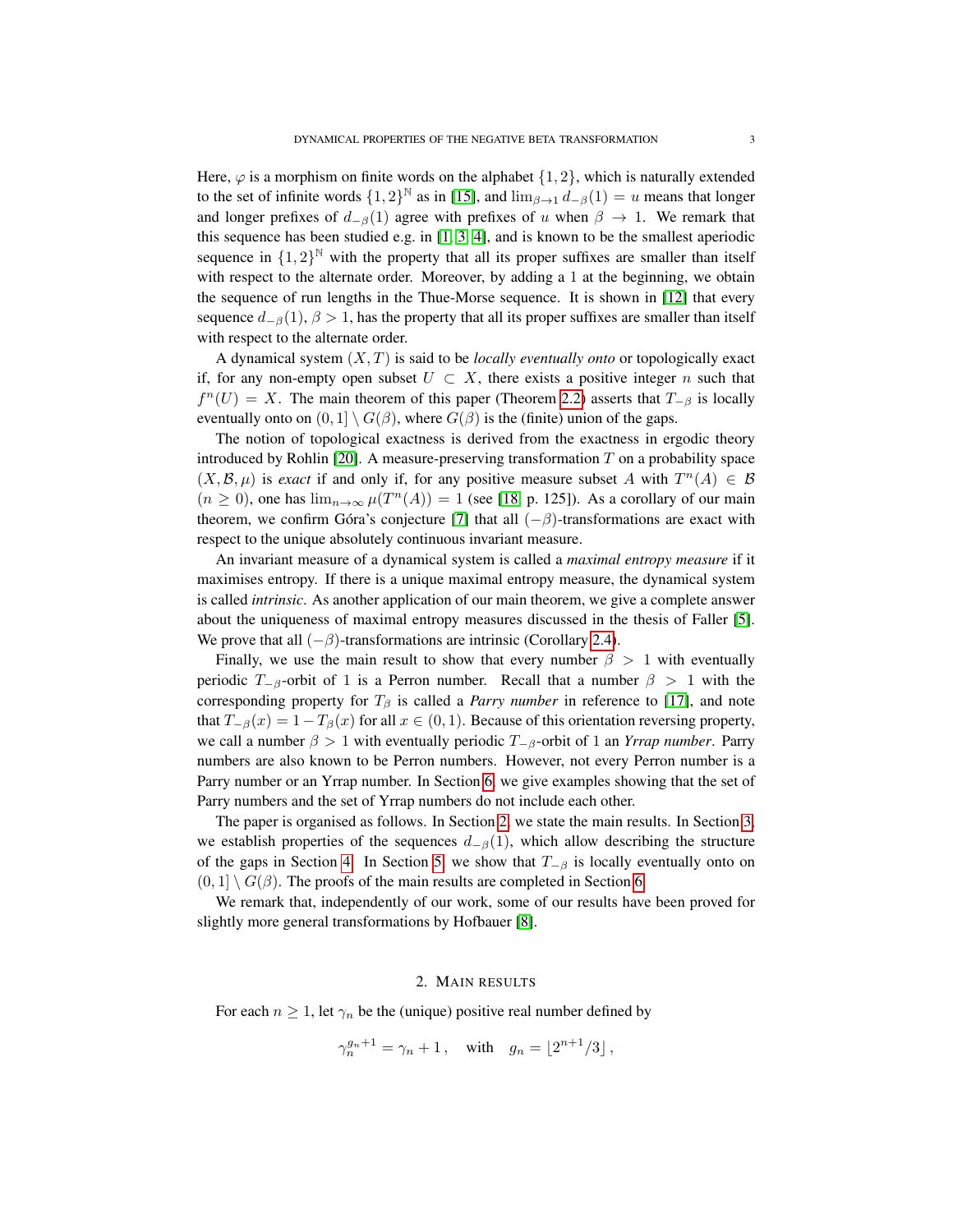and set  $\gamma_0 = \infty$ . Then

$$
2>\gamma_1>\gamma_2>\gamma_3>\cdots>1.
$$

Note that  $\gamma_1$  is the golden ratio and that  $\gamma_2$  is the smallest Pisot number.

For each  $n \geq 0$  and  $1 < \beta < \gamma_n$ , set

$$
\mathcal{G}_n(\beta) = \left\{ G_{m,k}(\beta) \mid 0 \leq m < n, \, 0 \leq k < \frac{2^{m+1} + (-1)^m}{3} \right\},
$$

with open intervals

$$
G_{m,k}(\beta) = \begin{cases} (T_{-\beta}^{2^{m+1}+k}(1), T_{-\beta}^{(2^{m+2}-(-1)^m)/3+k}(1)) & \text{if } k \text{ is even,} \\ (T_{-\beta}^{(2^{m+2}-(-1)^m)/3+k}(1), T_{-\beta}^{2^{m+1}+k}(1)) & \text{if } k \text{ is odd,} \end{cases}
$$

in particular  $\mathcal{G}_0(\beta)$  is the empty set.

<span id="page-3-0"></span>**Theorem 2.1.** *For any*  $\gamma_{n+1} \leq \beta < \gamma_n$ ,  $n \geq 0$ , the set of gaps of the transformation  $T_{-\beta}$ *is*  $\mathcal{G}_n(\beta)$ , which consists of  $g_n = \lfloor 2^{n+1}/3 \rfloor$  disjoint non-empty intervals.

We define therefore

$$
G(\beta) = \bigcup_{I \in \mathcal{G}_n(\beta)} I \quad \text{if } \gamma_{n+1} \le \beta < \gamma_n, \, n \ge 0 \, .
$$

<span id="page-3-2"></span>**Theorem 2.2.** *For any*  $\beta > 1$ ,  $T_{-\beta}$  *is locally eventually onto on*  $(0, 1] \setminus G(\beta)$ *,* 

$$
T_{-\beta}^{-1}(G(\beta)) \subset G(\beta) \quad \text{and} \quad \lim_{k \to \infty} \lambda \big( T_{-\beta}^{-k}(G(\beta)) \big) = 0 \, .
$$

Góra [\[7\]](#page-16-0) proved that, for  $\beta > \gamma_2$ , the transformation  $T_{-\beta}$  is exact, and he conjectured that this would hold for all  $\beta > 1$ . We confirm his conjecture.

**Corollary 2.3.** *For any*  $\beta > 1$ *, the transformation*  $T_{-\beta}$  *is exact with respect to its unique absolutely continuous invariant measure.*

*Proof.* The unicity of the absolutely continuous invariant measure follows from [\[14\]](#page-17-10), as already noted in [\[12\]](#page-17-1). Now, the exactness is a direct consequence of Theorem [2.2.](#page-3-2)  $\Box$ 

Faller [\[5\]](#page-16-1) proved that, for  $\beta > \sqrt[3]{2}$ ,  $T_{-\beta}$  admits a unique maximal entropy measure and Fance [5] proved that, for  $p > \sqrt{2}$ ,  $1-\beta$  admits<br>left the case  $\beta \leq \sqrt[3]{2}$ . We give a complete answer.

<span id="page-3-3"></span>**Corollary 2.4.** *For any*  $\beta > 1$ , *the transformation*  $T_{-\beta}$  *has a unique maximal entropy measure, hence is intrinsic.*

*Proof.* By Theorem [2.2,](#page-3-2) the transformation  $T_{-\beta}$  is locally eventually onto on  $(0,1]\setminus G(\beta)$ . A result of Walters [\[23,](#page-17-11) Theorem 16, p. 140] completes the proof.

The key to understanding the  $(-\beta)$ -transformation is to know the  $(-\beta)$ -expansion of 1. Here, the main tool will be the morphism  $\varphi : 1 \mapsto 2, 2 \mapsto 211$ . The expansion of 1 under  $T_{-\gamma_n}$  can be described by this morphism, and the expansion of 1 under  $T_{-\beta}$  tends to the fixed point of the morphism when  $\beta$  tends to 1 (from above).

<span id="page-3-1"></span>**Theorem 2.5.** *For every*  $n \geq 1$ *, we have* 

 $d_{-\gamma_n}(1) = \varphi^{n-1}(2\bar{1}),$ 

*where*  $\overline{1} = 111 \cdots$  *. If*  $1 < \beta \le \gamma_n$ *, then*  $d_{-\beta}(1)$  *starts with*  $\varphi^n(2)$ *, hence*  $\lim_{\beta \to 1} d_{-\beta}(1) = \lim_{n \to \infty} \varphi^n(2\bar{1}) = 21122211211212221122 \cdots$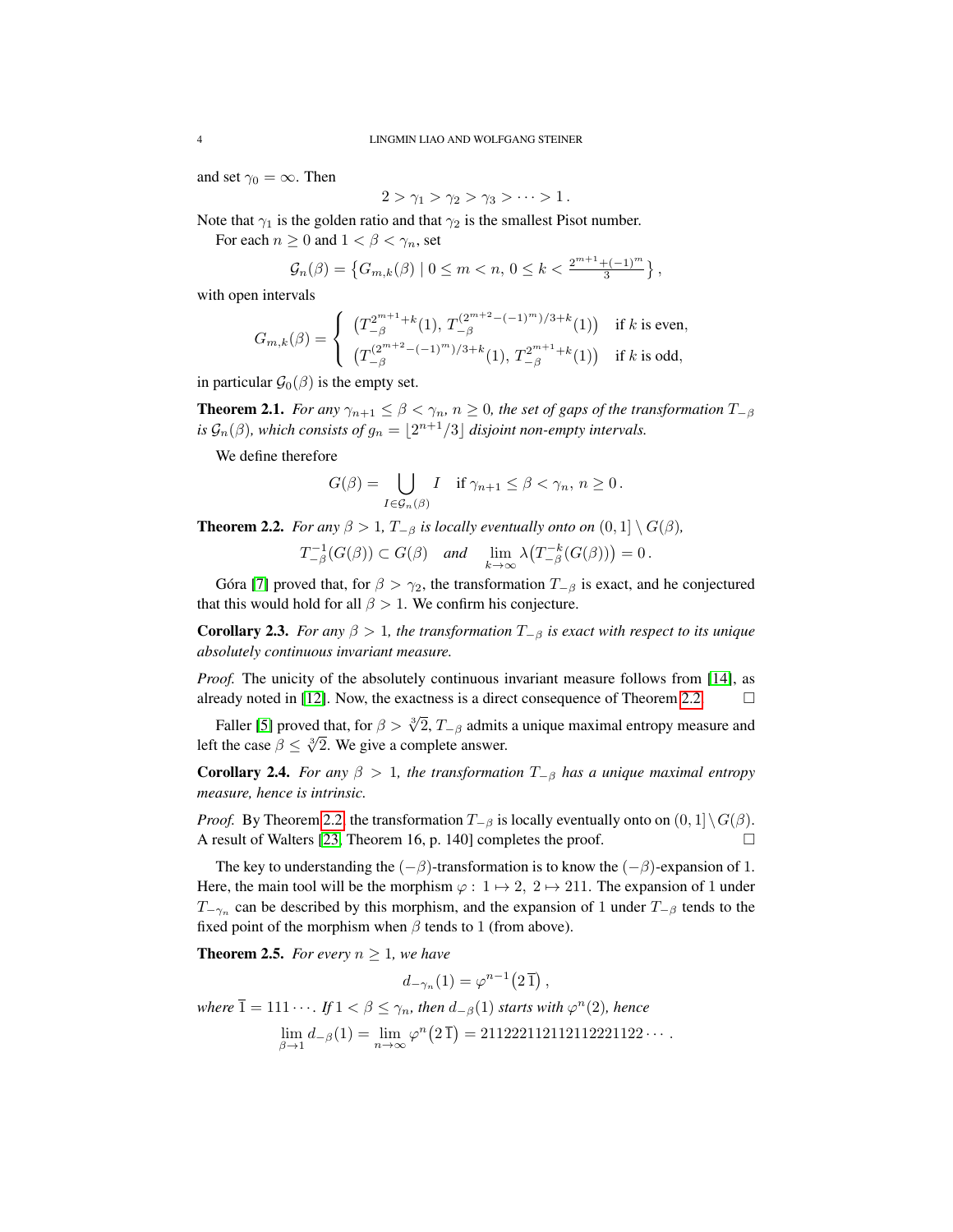Masáková and Pelantová [\[16\]](#page-17-12) showed that the Yrrap numbers (called Ito–Sadahiro numbers by them) are algebraic integers with all conjugates having modulus less than 2, thus all Yrrap numbers  $\beta \geq 2$  are Perron numbers. Again, we give a complete answer.

# <span id="page-4-5"></span>Theorem 2.6. *Every Yrrap number is a Perron number.*

At the end of this section, we recall some identities. Note that

<span id="page-4-4"></span>
$$
(2.1) \t |\varphi^n(1)| = \frac{2^{n+1} + (-1)^n}{3} = g_n + \frac{1 + (-1)^n}{2},
$$

<span id="page-4-2"></span>
$$
(2.2) \qquad |\varphi^n(2)| = |\varphi^{n+1}(1)| = \frac{2^{n+2} - (-1)^n}{3} = g_{n+1} + \frac{1 - (-1)^n}{2},
$$

<span id="page-4-3"></span>
$$
(2.3) \qquad |\varphi^n(11)| = 2 \cdot |\varphi^n(1)| = \frac{2^{n+2} + 2 \cdot (-1)^n}{3} = g_{n+1} + \frac{1 + (-1)^n}{2},
$$

where |w| denotes the length of the word |w|. In particular,  $|\varphi^n(1)|$  and  $|\varphi^n(2)|$  are odd,  $|\varphi^n(21)| = 2^{n+1}$ ,  $g_n$  is odd if and only if n is odd, and we can write

$$
\begin{aligned} \mathcal{G}_n(\beta) &= \left\{ G_{m,k}(\beta) \mid 0 \leq m < n, \, 0 \leq k < |\varphi^m(1)| \right\}, \\ G_{m,k}(\beta) &= \left\{ \begin{array}{ll} \left( T_{-\beta}^{|\varphi^m(21)|+k}(1), \, T_{-\beta}^{|\varphi^m(2)|+k}(1) \right) & \text{if $k$ is even}, \\ \left( T_{-\beta}^{|\varphi^m(2)|+k}(1), \, T_{-\beta}^{|\varphi^m(21)|+k}(1) \right) & \text{if $k$ is odd}. \end{array} \right. \end{aligned}
$$

#### 3. POLYNOMIALS AND EXPANSIONS

<span id="page-4-0"></span>To study the trajectories of 1 under  $T_{-\beta}$ , we define the maps

$$
f_{\beta,a}: \mathbb{R} \to \mathbb{R}, \ x \mapsto -\beta x + a \,, \quad a \in \{1,2\} \,.
$$

The composition of maps  $f_{\beta,a_1}, \ldots, f_{\beta,a_k}$ , is denoted by

$$
f_{\beta,a_1\cdots a_k}=f_{\beta,a_k}\circ\cdots\circ f_{\beta,a_1}.
$$

Since

$$
f_{\beta, a_1 \cdots a_k}(1) = (-\beta)^k + \sum_{j=1}^k a_k (-\beta)^{k-j},
$$

we define the polynomial

$$
P_{a_1 \cdots a_k} = (-X)^k + \sum_{j=1}^k a_k (-X)^{k-j} \in \mathbb{Z}[X]
$$

for every word  $a_1 \cdots a_k \in \{1,2\}^k$ ,  $k \ge 1$ . Then  $f_{\beta,a_1 \cdots a_k}(1) = P_{a_1 \cdots a_k}(\beta)$ , thus

$$
T_{-\beta}^k(1) = f_{\beta,d_{-\beta,1}(1)\cdots d_{-\beta,k}(1)}(1) = P_{d_{-\beta,1}(1)\cdots d_{-\beta,k}(1)}(\beta).
$$

For the proof of Theorem [2.5,](#page-3-1) we use the following polynomial identities.

<span id="page-4-1"></span>**Lemma 3.1.** *For*  $1 \leq j \leq k$ *, we have* 

$$
P_{a_1\cdots a_k} = (-X)^{k-j} (P_{a_1\cdots a_j} - 1) + P_{a_{j+1}\cdots a_k}.
$$

*Proof.* We can deduce the identity directly from the definition.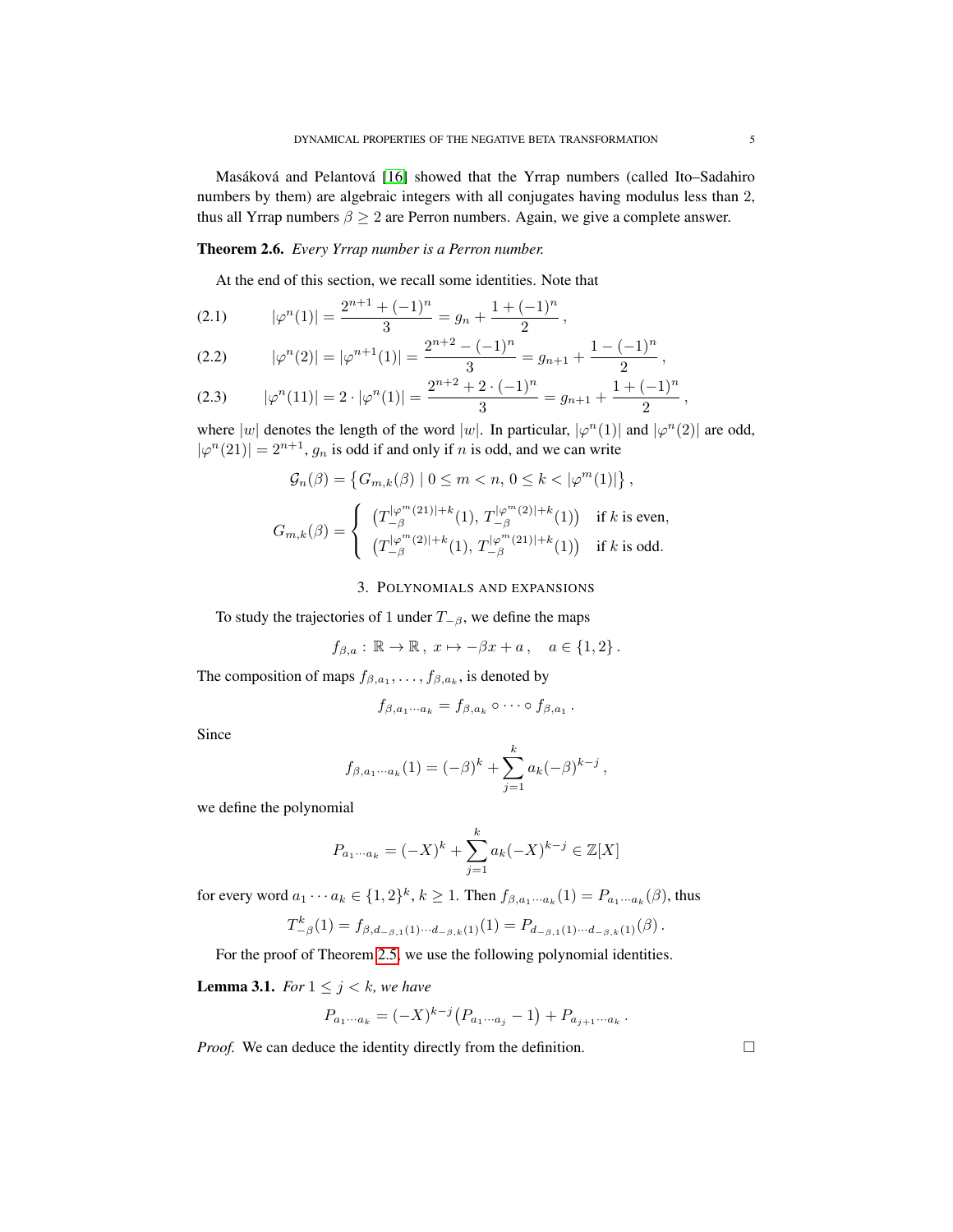<span id="page-5-0"></span>**Lemma 3.2.** *For every*  $n \geq 0$ *, we have* 

$$
X^{\frac{1+(-1)^n}{2}}P_{\varphi^n(2)} + X^{\frac{1-(-1)^n}{2}}P_{\varphi^n(11)} = X + 1 = X^{\frac{1+(-1)^n}{2}} + X^{\frac{1-(-1)^n}{2}}.
$$

*Proof.* The second equation holds for even and odd n, thus for all  $n \in \mathbb{Z}$ . Since

$$
XP_2 + P_{11} = X(-X + 2) + X^2 - X + 1,
$$

the first equation holds for  $n = 0$ . For every  $n \ge 0$ , we have

$$
X^{\frac{1+(-1)^{n+1}}{2}}P_{\varphi^{n+1}(2)} + X^{\frac{1-(-1)^{n+1}}{2}}P_{\varphi^{n+1}(11)} = X^{\frac{1-(-1)^n}{2}}P_{\varphi^n(211)} + X^{\frac{1+(-1)^n}{2}}P_{\varphi^n(22)}.
$$
  
Then, using that  $|\varphi^n(11)|$  is even,  $|\varphi^n(2)|$  is odd and Lemma 3.1, we obtain

$$
\begin{split} X^{\frac{1-(-1)^n}{2}} P_{\varphi^n(211)} + X^{\frac{1+(-1)^n}{2}} P_{\varphi^n(22)} &= X^{\frac{1-(-1)^n}{2} + |\varphi^n(11)|} \left( P_{\varphi^n(2)} - 1 \right) \\ &+ X^{\frac{1-(-1)^n}{2}} P_{\varphi^n(11)} - X^{\frac{1+(-1)^n}{2} + |\varphi^n(2)|} \left( P_{\varphi^n(2)} - 1 \right) + X^{\frac{1+(-1)^n}{2}} P_{\varphi^n(2)} \\ &= X^{\frac{1+(-1)^n}{2}} P_{\varphi^n(2)} + X^{\frac{1-(-1)^n}{2}} P_{\varphi^n(11)} \,. \end{split}
$$

Therefore, the lemma follows inductively.

The following lemma is a consequence of Lemma [3.2.](#page-5-0)

<span id="page-5-6"></span>**Lemma 3.3.** *For every*  $n \geq 0$ , the words  $\varphi^{n}(2)$  and  $\varphi^{n}(11)$  agree on the first  $g_{n+1} - 1$ *letters and differ on the*  $g_{n+1}$ -st letter.

*Proof.* The polynomials  $X^{\frac{1+(-1)^n}{2}}P_{\varphi^n(2)}$  and  $X^{\frac{1-(-1)^n}{2}}P_{\varphi^n(11)}$  have degree  $g_{n+1}+1$ by [\(2.2\)](#page-4-2) and [\(2.3\)](#page-4-3). Thus the coefficient of  $X^{g_{n+1}+1-j}$  in their sum is equal to the difference of the j-th letter in  $\varphi^n(2)$  and  $\varphi^n(11)$ , for  $1 \le j \le \min(|\varphi^n(2)|, |\varphi^n(11)|) = g_{n+1}$ . Since the sum of these polynomials is equal to  $X + 1$ , by Lemma [3.2,](#page-5-0) the first  $g_{n+1} - 1$  letters in  $\varphi^{n}(2)$  and  $\varphi^{n}(11)$  are equal, and the  $g_{n+1}$ -st letters differ.

<span id="page-5-5"></span>**Lemma 3.4.** *For every*  $n \geq 0$ *, we have* 

<span id="page-5-1"></span>(3.1) 
$$
1 - P_{\varphi^n(1)} = X^{\frac{1+(-1)^n}{2}} \prod_{m=0}^{n-1} \left( X^{|\varphi^m(1)|} - 1 \right),
$$

<span id="page-5-2"></span>(3.2) 
$$
P_{\varphi^n(21)} - 1 = \left( X^{g_{n+1}+1} - X^{g_n+1} - X^{\frac{1+(-1)^n}{2}} \right) \prod_{m=0}^{n-1} \left( X^{|\varphi^m(1)|} - 1 \right),
$$

<span id="page-5-3"></span>
$$
(3.3) \tP_{\varphi^{n}(21)} - P_{\varphi^{n}(2)} = \left(X^{g_{n+1}+1} - X - 1\right) \prod_{m=0}^{n-1} \left(X^{|\varphi^{m}(1)|} - 1\right),
$$

<span id="page-5-4"></span>
$$
(3.4) \quad P_{\varphi^n(2)} - P_{\varphi^{n+1}(2)} = \left(X^{g_{n+1}+1} - X - 1\right) \prod_{m=0}^n \left(X^{|\varphi^m(1)|} - 1\right).
$$

*Proof.* Since  $1 - P_1 = X$ , [\(3.1\)](#page-5-1) holds for  $n = 0$ . By Lemmas [3.2](#page-5-0) and [3.1,](#page-4-1) we obtain that

$$
1 - P_{\varphi^{n+1}(1)} = 1 - P_{\varphi^n(2)}
$$
  
=  $X^{-(1)^n} (P_{\varphi^n(11)} - 1)$   
=  $X^{-(1)^n} (-X^{|\varphi^n(1)|} (P_{\varphi^n(1)} - 1) + P_{\varphi^n(1)} - 1)$   
=  $X^{-(1)^n} (X^{|\varphi^n(1)|} - 1) (1 - P_{\varphi^n(1)})$ 

$$
\Box
$$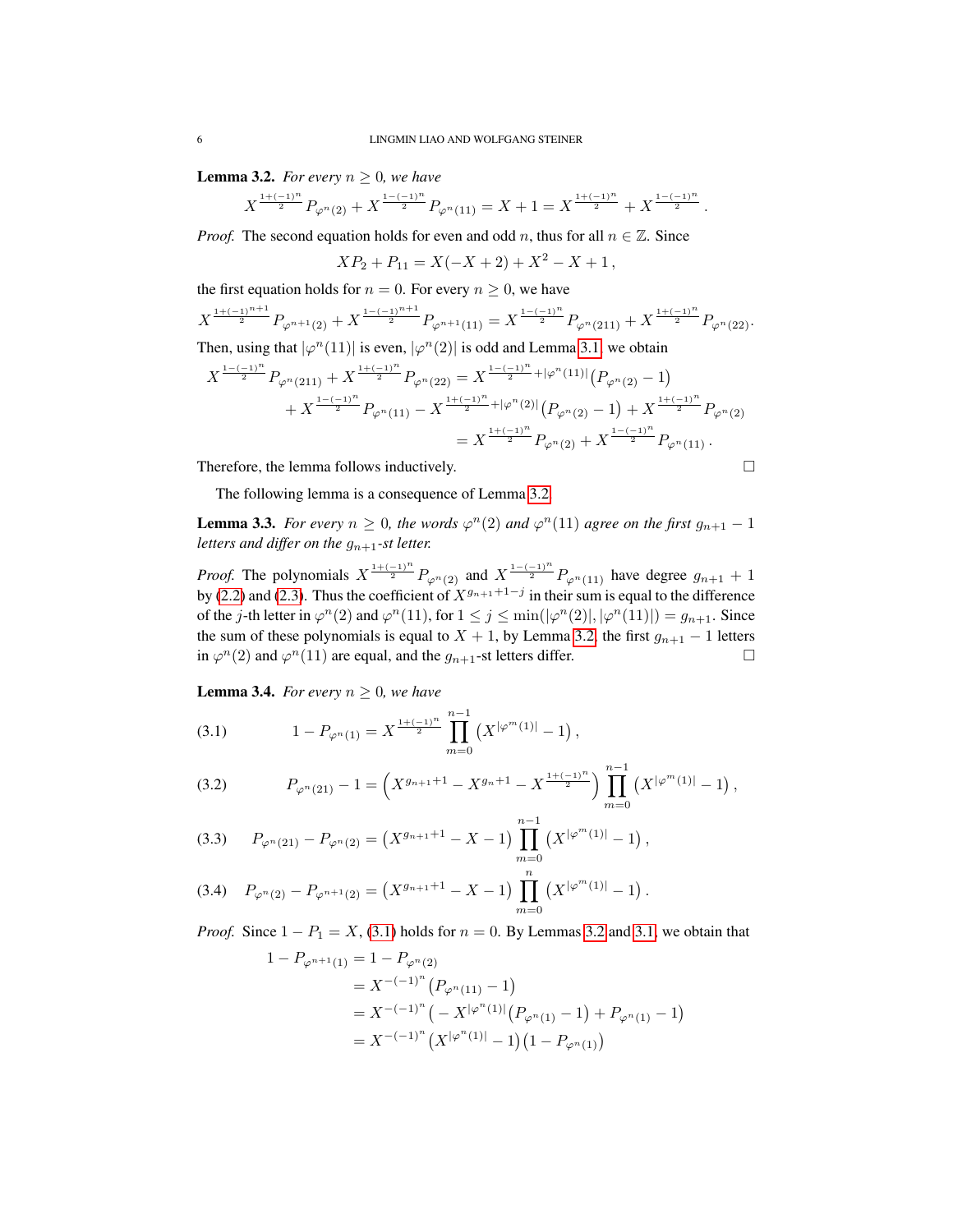for every  $n > 0$ , hence [\(3.1\)](#page-5-1) holds inductively for all  $n > 0$ .

Applying first Lemma [3.1,](#page-4-1) then equation [\(3.1\)](#page-5-1) for n and  $n + 1$ , we obtain that

$$
P_{\varphi^n(21)} - 1 = -X^{|\varphi^n(1)|} \left( P_{\varphi^n(2)} - 1 \right) + P_{\varphi^n(1)} - 1
$$
  
=  $\left( X^{|\varphi^n(1)| + \frac{1 - (-1)^n}{2}} \left( X^{|\varphi^n(1)|} - 1 \right) - X^{\frac{1 + (-1)^n}{2}} \right) \prod_{m=0}^{n-1} \left( X^{|\varphi^m(1)|} - 1 \right).$ 

By [\(2.1\)](#page-4-4) and [\(2.3\)](#page-4-3), we have  $|\varphi^{n}(1)| + \frac{1-(-1)^{n}}{2} = g_n + 1$  and  $2 \cdot |\varphi^{n}(1)| + \frac{1-(-1)^{n}}{2} =$  $g_{n+1} + 1$ , which gives [\(3.2\)](#page-5-2).

Combining [\(3.1\)](#page-5-1) for  $n + 1$  and [\(3.2\)](#page-5-2), we obtain [\(3.3\)](#page-5-3).

Finally, [\(3.4\)](#page-5-4) follows from [\(3.1\)](#page-5-1) for  $n + 1$  and  $n + 2$ .

With the help of Lemma [3.4,](#page-5-5) we will show the following proposition, where  $\eta_n > 1$ ,  $n > 1$ , is defined by

$$
\eta_n^{g_n+1}=\eta_n^{g_{n-1}+1}+\eta_n^{\frac{1-(-1)^n}{2}}\,.
$$

It can be easily verified that

 $2 = \eta_1 > \gamma_2^2 > \gamma_1 > \eta_2 > \gamma_2 > \eta_3 > \cdots > 1$ .

<span id="page-6-1"></span>**Proposition 3.5.** *Let*  $\beta > 1$ ,  $n \ge 1$ *. Then*  $d_{-\beta}(1)$  *starts with*  $\varphi^{n}(2)$  *if and only if*  $\beta < \gamma_2^2$ *in case*  $n = 1$ ,  $\beta \le \eta_n$  *in case* n *is even,*  $\beta < \eta_n$  *in case*  $n \ge 3$  *is odd.* 

For the proof of the proposition, we use the following lemmas. For the sake of readability, we often omit the dependence on  $\beta$  in  $T_{-\beta}$ ,  $d_{-\beta}$  and  $f_{\beta,a}$  in the sequel.

<span id="page-6-0"></span>**Lemma 3.6.** *Let*  $x \in (0, 1]$  *and*  $1 < \beta < 2$ *. Then* 

- $d_1(x) = 2$  *if and only if*  $f_2(x) \le 1$ ,
- $d_1(x) = 1$  *if and only if*  $f_1(x) > 0$ *,*
- $d_1(x) d_2(x) = 11$  *if and only if*  $0 < f_{11}(x) < 1$ *.*

*Proof.* For  $a \in \{1, 2\}$ , we have  $d_1(x) = a$  if and only if  $f_a(x) \in (0, 1]$ . The inequalities  $f_2(x) > -\beta + 2 > 0$  and  $f_1(x) < 1$  prove the first two points. Noting that  $f_1(x) < 1$  is equivalent to  $x > 0$ , the third point follows from the second point.

<span id="page-6-3"></span>**Lemma 3.7.** *Let*  $\beta > 1$ *. If*  $d(1)$  *starts with*  $a_1 \cdots a_k$  *and*  $d(f_{a_1 \cdots a_k}(1))$  *starts with*  $b_1 \cdots b_j$ *, then*  $d(1)$  *starts with*  $a_1 \cdots a_k b_1 \cdots b_i$ *.* 

*Proof.* If  $d_1(1) \cdots d_k(1) = a_1 \cdots a_k$ , then  $T^k(1) = f_{a_1 \cdots a_k}(1)$ , and the lemma follows from  $d_{k+1}(1) \cdots d_{k+j}(1) = d_1(T^k(1)) \cdots d_j(T^k(1)).$ 

<span id="page-6-2"></span>**Lemma 3.8.** *Let*  $x \in (0,1]$ *,*  $n \geq 1$ *, such that*  $d(x)$  *starts with the first*  $g_n - 1$  *letters of*  $\varphi^{n}(1)$ *. Then*  $d(x)$  *starts with*  $\varphi^{n}(1)$  *if and only if*  $f_{\varphi^{n}(1)}(x) \leq 1$  *in case n is odd,*  $0 < f_{\varphi^n(1)}(x) < 1$  *in case n is even.* 

*Proof.* Assume that  $d(x)$  starts with the first  $g_n - 1$  letters of  $\varphi^n(1)$ ,  $n \geq 1$ . If n is odd, then  $g_n = |\varphi^n(1)|$ , and  $\varphi^n(1)$  ends with 2, thus  $f_2 T^{|\varphi^n(1)|-1}(1) = f_{\varphi^n(1)}(1)$ . By Lemma [3.6,](#page-6-0) we have  $d_{|\varphi^n(1)|}(1) = d_1(T^{|\varphi^n(1)|-1}(1)) = 2$  if and only if  $f_2 T^{|\varphi^n(1)|-1}(1) \leq 1$ . If n is even, then  $g_n = |\varphi^n(1)| - 1$ , and  $\varphi^n(1)$  ends with 11, thus  $f_{11} T^{|\varphi^n(1)| - 2}(1) = f_{\varphi^n(1)}(1)$ . By Lemma [3.6,](#page-6-0)  $d_{|\varphi^n(1)|-1}(1) d_{|\varphi^n(1)|}(1) = 11$  is equivalent to  $0 < f_{11} T^{|\varphi^n(1)|-2}(1) < 1$ .  $\Box$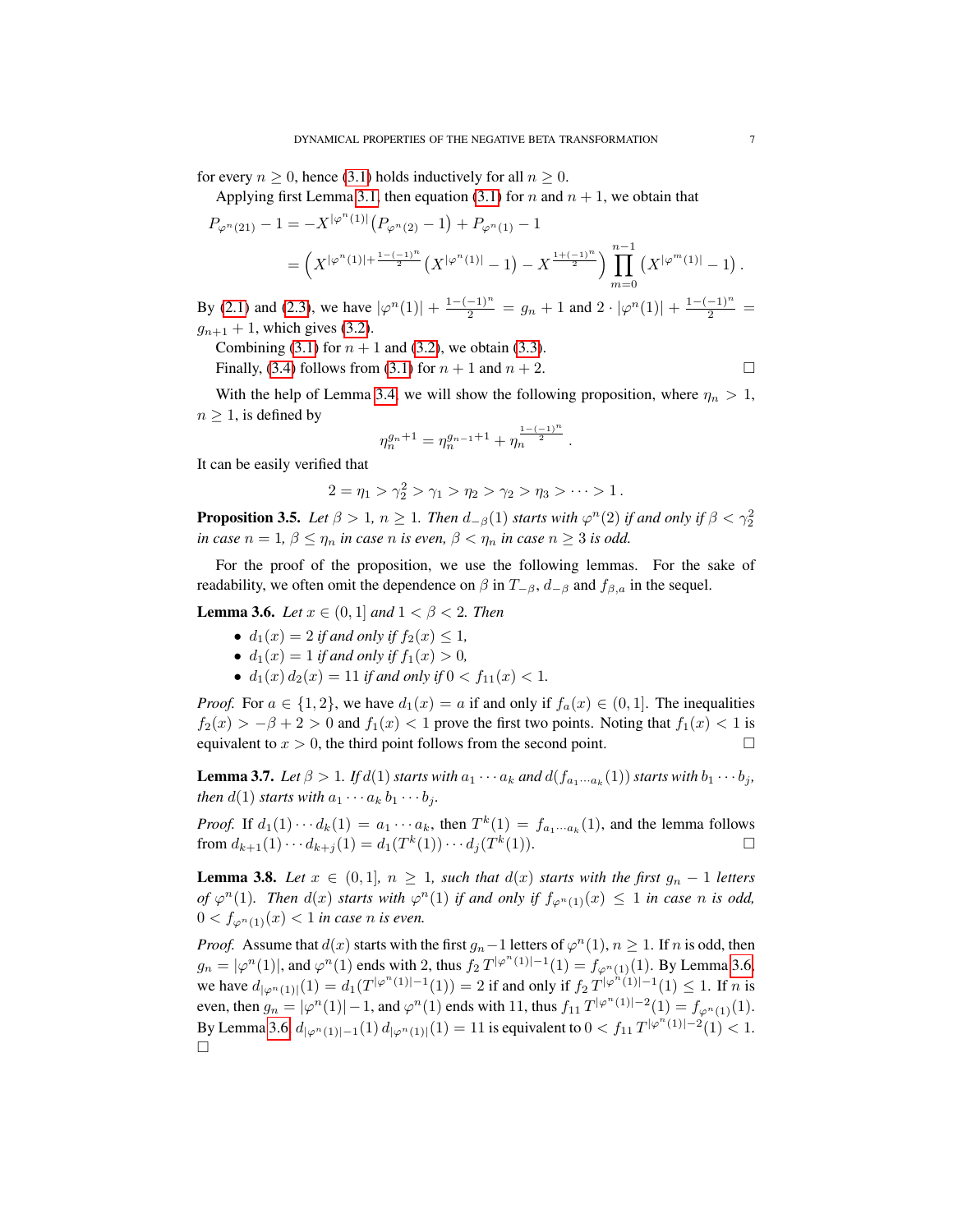<span id="page-7-0"></span>**Lemma 3.9.** Let  $\beta > 1$ ,  $n \ge 1$ . If  $d(1)$  starts with  $\varphi^{n}(2)$ , then  $T^{g_{n}-1}$  is continuous on  $[T^{|\varphi^{n}(1)|}(1), 1]$ , and  $1/\beta$  is in the interior of  $T^{g_n-1}([T^{|\varphi^{n}(1)|}(1), 1])$ .

*Proof.* Let  $\beta > 1$  and  $n \ge 1$  such that  $d(1)$  starts with  $\varphi^{n}(2) = \varphi^{n-1}(211)$ , then  $d(T^{|\varphi^n(1)|}(1))$  starts with  $\varphi^{n-1}(11)$ . By Lemma [3.3,](#page-5-6) the words  $\varphi^{n-1}(2)$  and  $\varphi^{n-1}(11)$ share the first  $g_n - 1$  letters and differ on the  $g_n$ -th letter. This proves that  $T^{g_n-1}$  is continuous on  $[T^{|\varphi^n(1)|}(1), 1]$ , and that  $1/\beta$  is in the interior or the right endpoint of  $T^{g_n-1}([T^{|\varphi^n(1)}(1), 1])$ . If  $T^{g_n-1}(1) = 1/\beta$  with odd n, then  $T^{|\varphi^n(1)|}(1) = 1$ . If  $T^{|\varphi^{n}(1)|+g_{n}-1}(1) = T^{g_{n+1}-1}(1) = 1/\beta$  with even n, then  $T^{|\varphi^{n}(2)|}(1) = 1$ . Both situations are impossible since  $f_{\varphi^n(1)}(1) < 1$  for all  $\beta > 1$ ,  $n \ge 0$ , by [\(3.1\)](#page-5-1). Therefore,  $1/\beta$  is in the interior of  $T^{g_n-1}(\vert T^{\vert \varphi^{n}(1) \vert}(\vert), \vert T \vert)$  $\Box$ 

<span id="page-7-1"></span>**Lemma 3.10.** *For any*  $1 < \beta \le \eta_n$ ,  $n \ge 1$ , we have  $f_{\varphi^{n-1}(1)}(1) \le f_{\varphi^n(2)}(1) < 1$ .

*Proof.* By [\(3.1\)](#page-5-1), we have  $f_{\varphi^{n}(1)}(1) < 1$  for all  $\beta > 1, n \ge 0$ .

For all  $1 < \beta \le \eta_n$ ,  $n \ge 1$ , we have  $f_{\varphi^{n-1}(21)}(1) \le 1$  by [\(3.2\)](#page-5-2). Since  $f_{\varphi^{n-1}(1)}$  is order reversing, we get that  $f_{\varphi^{n}(2)}(1) = f_{\varphi^{n-1}(211)}(1) \ge f_{\varphi^{n-1}(1)}(1)$ . □

*Proof of Proposition* [3.5.](#page-6-1) Let  $\beta > 1$ . First note that  $d_1(1) = 2$  if and only if  $\beta < 2$ . Then, by Lemma [3.6,](#page-6-0)  $d(1)$  starts with  $\varphi(2)$  if and only if  $0 < f_{\varphi(2)}(1) < 1$ . By [\(3.1\)](#page-5-1), we have  $1 - f_{\varphi(2)}(1) = \beta(\beta - 1)^2 > 0$ , and  $1 - f_{\varphi(2)}(1) < 1$  if and only if  $\beta - 1 < \beta^{-1/2}$ , i.e.,  $\beta < \gamma_2^2$ . This proves the case  $n = 1$  of the proposition.

Suppose now that  $d(1)$  starts with  $\varphi^{n+1}(2) = \varphi^n(211)$  for some  $n \geq 1$ . Then we must have  $f_{\varphi^n(21)}(1) \leq 1$ , which is equivalent to  $\beta \leq \eta_{n+1}$  by [\(3.2\)](#page-5-2). Suppose moreover that the proposition is already shown for n. Since  $\eta_{n+1} < \min(\eta_n, \gamma_2^2)$ , this implies that  $d(1)$  starts with  $\varphi^{n}(2)$ . Furthermore,  $\eta_{n+1} < \gamma_n$  and [\(3.4\)](#page-5-4) yield that  $f_{\varphi^n(2)}(1) > f_{\varphi^n(1)}(1)$ . By Lemma [3.9,](#page-7-0) the first  $g_n - 1$  letters of  $d(x)$  are equal to those of  $d(1)$  for all  $x \in [f_{\varphi^n(1)}(1), 1]$ . Therefore, Lemma [3.8](#page-6-2) implies that  $d(1)$  starts with  $\varphi^n(21)$ if and only if  $f_{\varphi^n(21)}(1) \leq 1$  in case n is odd,  $0 < f_{\varphi^n(21)}(1) < 1$  in case n is even. For even n, we must therefore have  $\beta < \eta_{n+1}$ . Note that  $f_{\varphi^{n}(21)}(1) > 0$  is guaranteed by  $f_{\varphi^{n}(21)}(1) > f_{\varphi^{n}(1)}(1) = T^{|\varphi^{n}(1)|}(1)$ , which follows from  $f_{\varphi^{n}(2)}(1) < 1$  and the order reversing property of  $f_{\varphi^n(1)}$ . By Lemma [3.10,](#page-7-1) we have  $f_{\varphi^n(1)}(1) \le f_{\varphi^n(211)}(1) < 1$ , thus  $f_{\varphi^{n}(21)}(1) \in [f_{\varphi^{n}(1)}(1), 1]$ , which implies that  $d(f_{\varphi^{n}(21)}(1))$  starts with  $\varphi^{n}(1)$ . Putting everything together, we obtain that  $d(1)$  starts with  $\varphi^{n}(211) = \varphi^{n+1}(2)$  if and only if  $\beta < \eta_{n+1}$  with even  $n$ , or  $\beta \leq \eta_{n+1}$  with odd  $n$ .

We conclude the section with the proof of Theorem [2.5.](#page-3-1)

*Proof of Theorem* [2.5.](#page-3-1) By Proposition [3.5,](#page-6-1)  $d_{-\beta}(1)$  starts with  $\varphi^{n}(2)$  for any  $1 < \beta \leq \gamma_{n}$ ,  $n \geq 1$ . By [\(3.3\)](#page-5-3), we have  $f_{\gamma_n,\varphi^{n-1}(21)}(1) = f_{\gamma_n,\varphi^{n-1}(2)}(1)$ , thus  $T_{-\gamma_n}^{|\varphi^{n-1}(21)|}(1) =$  $T_{-\gamma_n}^{|\varphi^{n-1}(2)|}(1)$ , i.e.,  $T_{-\gamma_n}^{|\varphi^{n-1}(2)|}(1)$  is a fixed point of  $T_{-\gamma_n}^{|\varphi^{n-1}(1)|}$ . Hence, by Lemma [3.7,](#page-6-3)  $d_{-\gamma_n}(1) = \varphi^{n-1}(2\bar{1})$ . Since  $\lim_{n\to\infty} \gamma_n = 1$ , we obtain that  $d_{-\beta}(1)$  starts with  $\varphi^n(2)$ for larger and larger *n* when  $\beta \to 1$ , thus  $\lim_{\beta \to 1} d_{-\beta}(1) = \lim_{n \to \infty} \varphi^n(2\overline{1})$ .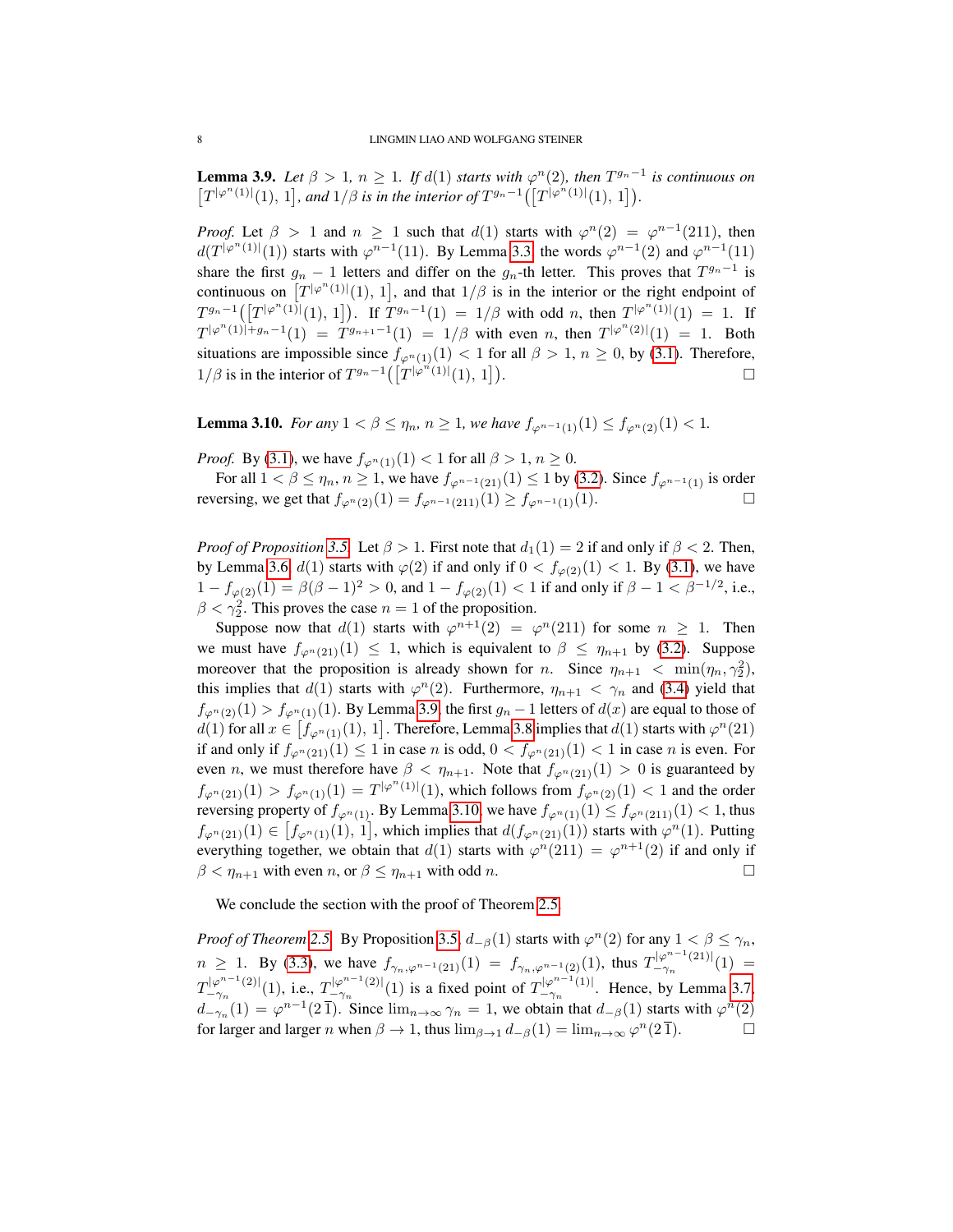## 4. STRUCTURE OF THE GAPS

<span id="page-8-0"></span>We will show that the support of the invariant measure is

$$
F(\beta) = (0,1] \setminus G(\beta).
$$

For  $\beta > 1$ ,  $n \geq 0$ , let

$$
\mathcal{F}_n(\beta) = \{ F_{n,k}(\beta) \mid 0 \le k \le g_n \}
$$

with

$$
\label{eq:fn} \begin{split} F_{n,k}(\beta) &= \left\{ \begin{array}{ll} \left[T^{|\varphi^n(1)|+k}(1),\,T^k_{-\beta}(1)\right] & \text{if $k$ is even, $k < g_n$,} \\ \left[T^k_{-\beta}(1),\,T^{|\varphi^n(1)|+k}(1)\right] & \text{if $k$ is odd, $k < g_n$,} \end{array} \right. \\ F_{n,g_n}(\beta) &= \left\{ \begin{array}{ll} \left(0,\,T^{|\varphi^n(1)|-1}_{-\beta}(1)\right] & \text{if $n$ is even,} \\ \left(0,\,T^{|\varphi^n(2)|-1}_{-\beta}(1)\right) & \text{if $n$ is odd.} \end{array} \right. \end{split}
$$

(We will consider these sets only in the case when the left number is smaller than the right number.) Figures [2](#page-9-0) and [3](#page-10-0) show examples of the decomposition of  $(0, 1]$  into these sets.

As in Section [3,](#page-4-0) we often omit the dependence on  $\beta$  in the following.

**Lemma 4.1.** *Let*  $n \geq 2$  *and*  $1 < \beta \leq \eta_n$  *if*  $n$  *is even,*  $1 < \beta < \eta_n$  *if*  $n$  *is odd; or let*  $n = 1$ *,*  $1 < \beta < \gamma_2^2$ . Then we have

- <span id="page-8-1"></span>(i)  $F_{n,k} = T^k(F_{n,0})$  *for all*  $0 \le k < g_n$ *,*
- <span id="page-8-2"></span>(ii)  $1/\beta$  *is in the interior of*  $F_{n,q_n-1}$ ,
- <span id="page-8-3"></span>(iii)  $T^{g_n}(F_{n,0}) = F_{n,g_n} \cup F_{n,0}, T(F_{n,g_n}) = F_{n+1,0} \setminus \{1\},$  if n is odd,
- <span id="page-8-4"></span>(iv)  $T^{g_n}(F_{n,0}) = F_{n,g_n} \cup F_{n+1,0}, T(F_{n,g_n}) = F_{n,0} \setminus \{1\}$ , if n is even.

*Proof.* Let  $\beta$  and n have the properties of the statement of the lemma. Then Proposition [3.5](#page-6-1) and Lemma [3.9](#page-7-0) give the points [i.](#page-8-1) and [ii.](#page-8-2)

If *n* is odd, then  $F_{n,g_n-1} = [T^{g_{n+1}-1}(1), T^{g_n-1}(1)]$ , thus

$$
T(F_{n,g_n-1}) = (0, T^{g_{n+1}}(1)) \cup [T^{g_n}(1), 1] = (0, T^{|\varphi^n(2)|-1}(1)) \cup [T^{|\varphi^n(1)|}(1), 1]
$$
  
=  $F_{n,g_n} \cup F_{n,0}$ .

Since  $d(1)$  starts with  $\varphi^{n}(2)$  and  $\varphi^{n}(2)$  ends with 1, we have

$$
T(F_{n,g_n}) = T((0, T^{|\varphi^n(2)|-1}(1))] = [T^{|\varphi^n(2)|}(1), 1) = F_{n+1,0} \setminus \{1\},\
$$

i.e., [iii.](#page-8-3) holds. If *n* is even, then  $F_{n,g_n-1} = [T^{g_n-1}(1), T^{g_{n+1}-1}(1)]$  and

$$
T(F_{n,g_n-1}) = (0,T^{g_n}(1)] \cup [T^{g_{n+1}}(1), 1] = (0,T^{|\varphi^n(1)|-1}(1)] \cup [T^{|\varphi^n(2)|}(1), 1] = F_{n,g_n} \cup F_{n+1,0}.
$$

Now,  $\varphi^{n}(1)$  ends with 1, which gives  $T(F_{n,g_n}) = F_{n,0} \setminus \{1\}$ , i.e., [iv.](#page-8-4) holds.

<span id="page-8-8"></span>**Proposition 4.2.** *Let*  $1 < \beta < \gamma_n$ ,  $n \geq 0$ *. Then the elements of*  $\mathcal{F}_n$  *and*  $\mathcal{G}_n$  *are intervals of positive length which form a partition of*  $(0, 1]$ *. If*  $n \geq 1$ *, then* 

<span id="page-8-5"></span>(i) 
$$
F_{n-1,k} = F_{n,|\varphi^{n-1}(1)|+k} \cup G_{n-1,k} \cup F_{n,k}
$$
 for all  $0 \le k < |\varphi^{n-1}(1)|$ ,

- <span id="page-8-6"></span>(ii)  $G_{m,k} = T^k(G_{m,0})$  *for all*  $0 \le m < n, 0 \le k < |\varphi^m(1)|$ ,
- <span id="page-8-7"></span>(iii)  $T^{|\varphi^m(1)|}(G_{m,0}) = G_{m,0} \cup F_{m,0} \setminus F_{m+1,0} \supset G_{m,0}$  for all  $0 \leq m < n$ .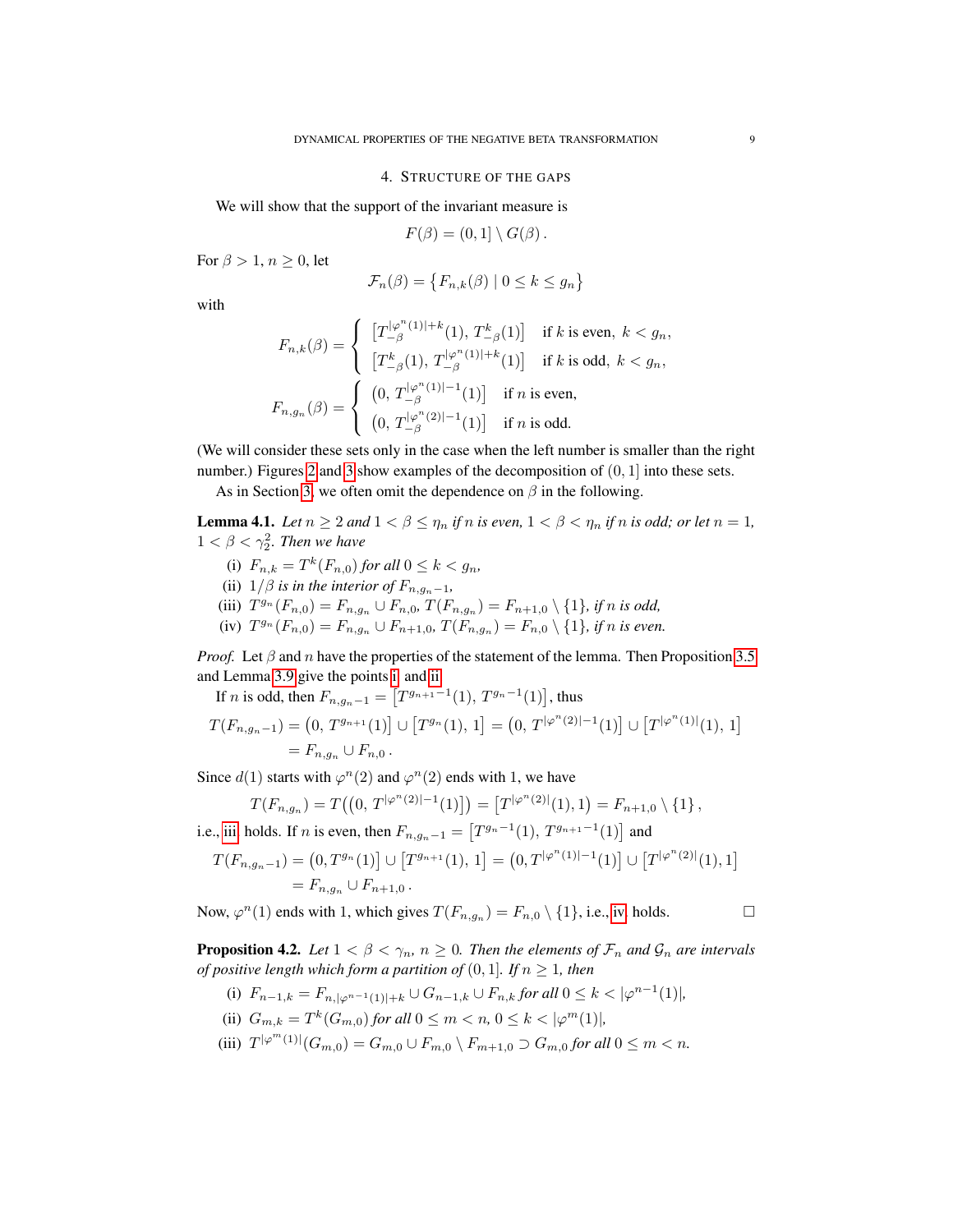

<span id="page-9-0"></span>FIGURE 2. The  $(-\beta)$ -transformation for  $\beta = 5/4$ , with set of gaps  $G_{1,0} \cup G_{2,0}$  and support of the invariant measure  $F_{2,2} \cup F_{2,1} \cup F_{2,0}$ . Here,  $t_k = T_{-\beta}^k(1)$ .

*Proof.* We have  $\mathcal{F}_0 = \{F_{0,0}\} = \{(0,1]\}$  and  $\mathcal{G}_0 = \emptyset$ , thus the elements of  $\mathcal{F}_0$  and  $\mathcal{G}_0$  form the trivial partition of (0, 1]. Let now  $1 < \beta < \gamma_n$ ,  $n \ge 1$ , and assume that  $\mathcal{F}_{n-1} \cup \mathcal{G}_{n-1}$ forms a partition of (0, 1]. Lemma [3.4](#page-5-5) and the order reversing property of  $f_{\varphi^{n-1}(1)}$  give

$$
f_{\varphi^{n-1}(1)}(1) < f_{\varphi^{n-1}(21)}(1) < f_{\varphi^{n-1}(2)}(1) < f_{\varphi^n(2)}(1) < 1.
$$

For  $n = 1$ , we have  $f_{21}(1) > 0$ . Therefore,  $F_{n-1,0}$  splits into  $F_{n,|\varphi^{n-1}(1)|}$ ,  $G_{n-1,0}$  and  $F_{n,0}$ , which are intervals of positive length. This shows [i.](#page-8-5) in case  $n = 1$ . By Proposition [3.5](#page-6-1) and Lemma [3.9,](#page-7-0)  $T^{g_{n-1}-1}$  is continuous on  $F_{n-1,0}$ , thus every  $F_{n-1,k}$ ,  $0 \le k < g_{n-1}$ , also splits into  $F_{n,|\varphi^{n-1}(1)|+k}$ ,  $G_{n-1,k}$  and  $F_{n,k}$ . If n is even, then this proves [i.](#page-8-5) since  $g_{n-1} = |\varphi^{n-1}(1)|$ . In this case, we have  $F_{n-1,g_{n-1}} = F_{n,g_n}$ , thus  $\mathcal{F}_n \cup \mathcal{G}_n$  is a refinement of the partition  $\mathcal{F}_{n-1} \cup \mathcal{G}_{n-1}$ . If n is odd, then we use that  $T^{|\varphi^{n-1}(1)|}$  is continuous on  $G_{n-1,0} \cup F_{n-1,0}$  since both  $d(T^{|\varphi^{n-1}(21)|}(1))$  and  $d(1)$  start with  $\varphi^{n-1}(1)$ . In this case,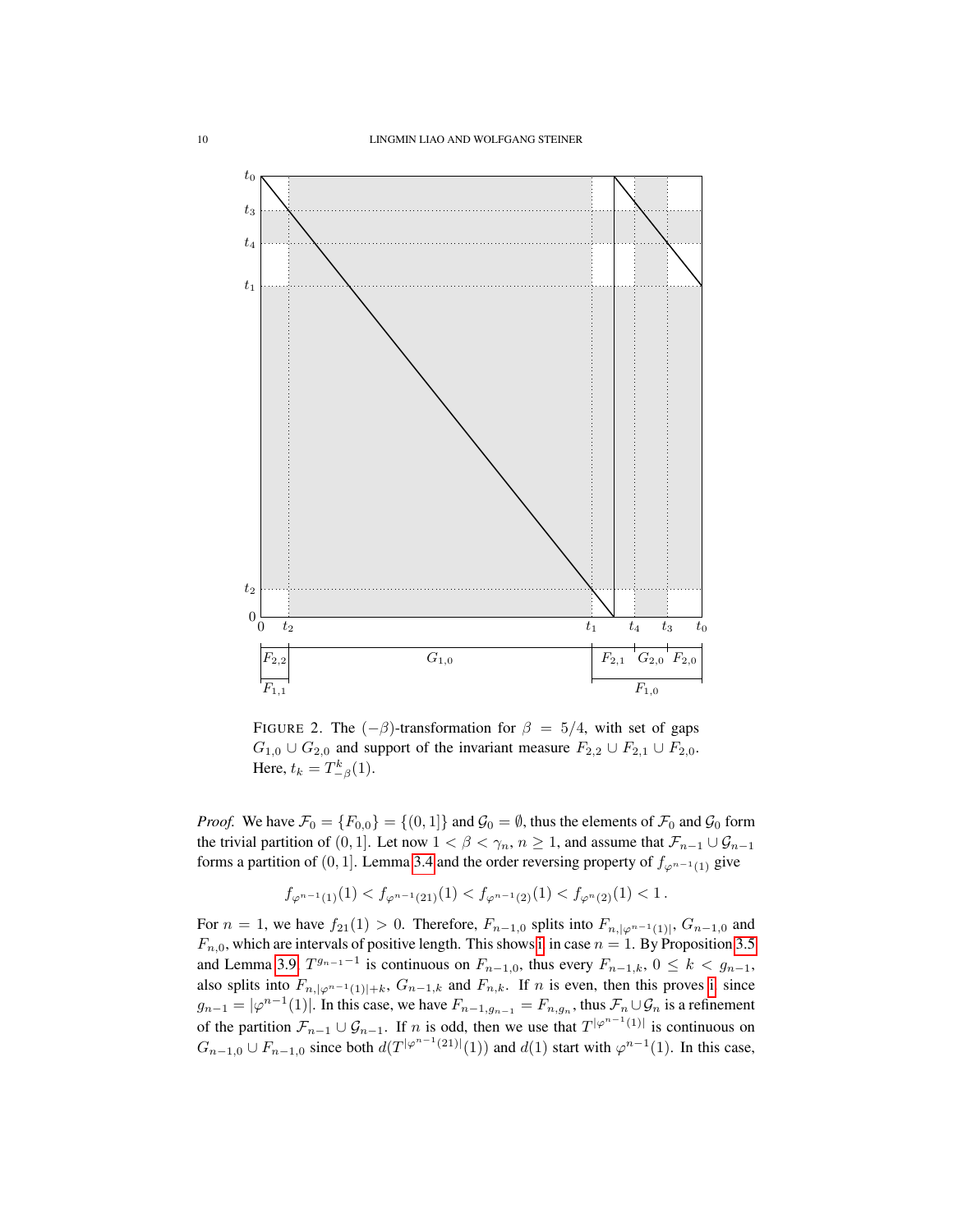

<span id="page-10-0"></span>FIGURE 3. The  $(-\beta)$ -transformation for  $\beta = 9/8$  with gaps  $G_{m,k}$ , support of the invariant measure  $F_{3,0} \cup \cdots \cup F_{3,5}$ , and  $t_k = T_{-\beta}^k(1)$ . Ratios between  $G_{1,0}$ ,  $G_{2,0}$  and the rest of the picture are not respected. In reality,  $G_{1,0}$  is almost 10 times the size of  $G_{2,0}$ , and  $G_{2,0}$  is almost 5 times the size of  $F_{2,0}$ .

 $F_{n-1,g_{n-1}} = F_{n,|\varphi^{n-1}(1)|-1}$  splits into  $F_{n,g_n}$ ,  $G_{n-1,|\varphi^{n-1}(1)|-1}$  and  $F_{n,|\varphi^{n-1}(1)|-1}$ , thus [i.](#page-8-5) holds for odd *n* too, and  $\mathcal{F}_n \cup \mathcal{G}_n$  is again a refinement of the partition  $\mathcal{F}_{n-1} \cup \mathcal{G}_{n-1}$ .

For all  $0 \leq m < n$ , the continuity of  $T^{|\varphi^m(1)|}$  on  $G_{m,0}$  gives [ii.](#page-8-6) Moreover,  $T^{|\varphi^m(1)|}(G_{m,0}) = (T^{|\varphi^m(21)|}(1), T^{|\varphi^{m+1}(2)|}(1))$  and  $F_{m+1,0} \subset F_{m,0}$  imply [iii.](#page-8-7)

<span id="page-10-1"></span>**Corollary 4.3.** *Let*  $1 < \beta < \gamma_n$ ,  $n \geq 0$ *. Then* 

$$
T_{-\beta}(\bigcup_{I\in\mathcal{F}_n(\beta)}I)=\bigcup_{I\in\mathcal{F}_n(\beta)}I \quad and \quad T_{-\beta}^{-1}(\bigcup_{I\in\mathcal{G}_n(\beta)}I)\subseteq\bigcup_{I\in\mathcal{G}_n(\beta)}I.
$$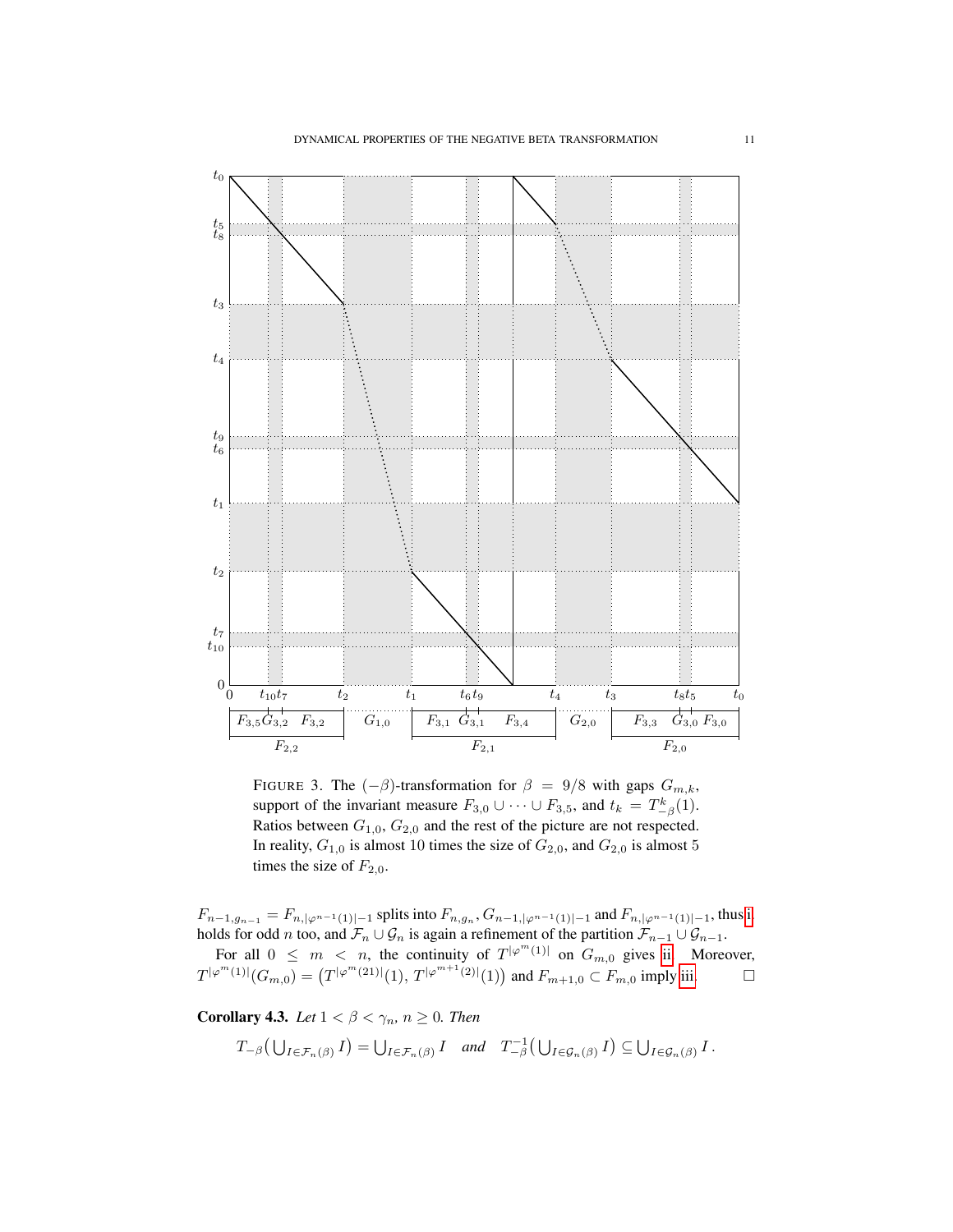*If*  $\gamma_{n+1} \leq \beta < \gamma_n$ , then  $F(\beta) = \bigcup_{I \in \mathcal{F}_n(\beta)} I$  (and  $G(\beta) = \bigcup_{I \in \mathcal{G}_n(\beta)} I$  by definition).

<span id="page-11-3"></span>**Proposition 4.4.** *Let*  $\beta > 1$  *and*  $\mu$  *be an invariant measure of*  $T_{-\beta}$  *which is absolutely continuous with respect to the Lebesgue measure. Then*  $\mu(G(\beta)) = 0$ .

*Proof.* If  $\beta \geq \gamma_1$ , then  $\mu(G(\beta)) = \mu(\emptyset) = 0$ . We will show, by induction on n, that

<span id="page-11-0"></span>(4.1)  $\mu(G_{n,k}) = 0 \text{ for all } n \ge 0, 0 \le k < |\varphi^n(1)|, 1 < \beta < \gamma_{n+1}.$ 

Since  $G = \bigcup_{m=0}^{n-1} \bigcup_{k=0}^{|\varphi^m(1)|-1} G_{m,k}$  for  $\gamma_{n+2} \le \beta < \gamma_{n+1}$ , this proves the proposition. For  $1 < \beta < \gamma_1$ , we have  $G_{0,0} = (T^2(1), T(1)) = (f_1 T(1), T(1))$  and

$$
T^{-1}(G_{0,0}) = f_1^{-1}(G_{0,0}) = (f_1^{-1}T(1), T(1)) \subset G_{0,0}.
$$

Since  $\mu(T^{-1}(G_{0,0})) = \mu(G_{0,0})$ , we obtain  $\mu((f_1 T(1), f_1^{-1} T(1))] = 0$ . Iteratively, we get, for all  $k \geq 0$ ,

$$
\mu\big(\big(f_1^{-2k+1}T(1),\,f_1^{-2k-1}T(1)\big]\big)=0\,,\quad \mu\big(\big[f_1^{-2k-2}T(1),\,f_1^{-2k}T(1)\big)\big)=0\,.
$$

This gives  $\mu((T^2(1), \frac{1}{\beta+1})) = 0$  and  $\mu((\frac{1}{\beta+1}, T(1))) = 0$ , since  $f_1^{-1}$  is contracting with fixed point  $\frac{1}{\beta+1}$ . Then, the absolute continuity of  $\mu$  implies  $\mu(G_{0,0}) = 0$ , hence [\(4.1\)](#page-11-0) holds for  $n = 0$ .

Now consider  $1 < \beta < \gamma_{n+1}$ ,  $n \ge 1$ , and assume that [\(4.1\)](#page-11-0) holds for  $n-1$ . By Proposition [4.2](#page-8-8) [i.](#page-8-5)[–iii.](#page-8-7), we have (4.2)

<span id="page-11-1"></span>
$$
T(G_{m,k-1}) = \begin{cases} G_{m,k} & \text{if } 1 \le k < |\varphi^m(1)|, 0 \le m \le n, \\ G_{m,0} \cup F_{m+1,|\varphi^m(1)|} \cup G_{m+1,0} & \text{if } k = |\varphi^m(1)|, 0 \le m < n. \end{cases}
$$

Since  $T^{-1}(\bigcup_{I \in \mathcal{G}_n} I) \subset \bigcup_{I \in \mathcal{G}_n} I$  by Corollary [4.3,](#page-10-1) we obtain that

$$
T^{-1}(G_{n,0}) \subset G_{n,|\varphi^n(1)|-1} \cup G_{n-1,|\varphi^{n-1}(1)|-1} \text{ and } T^{1-|\varphi^n(1)|}(G_{n,|\varphi^n(1)|-1}) = G_{n,0}.
$$
  
Thus, up to a set of  $\mu$ -measure zero,  $T^{-|\varphi^n(1)|}(G_{n,0}) = f_{\varphi^n(1)}^{-1}(G_{n,0}) \subset G_{n,0}$ , with

$$
f_{\varphi^n(1)}^{-1}(G_{n,0}) = f_{\varphi^n(1)}^{-1}((f_{\varphi^n(1)} T^{|\varphi^n(2)|}(1), T^{|\varphi^n(2)|}(1)))
$$
  
=  $(f_{\varphi^n(1)}^{-1} T^{|\varphi^n(2)|}(1), T^{|\varphi^n(2)|}(1)).$ 

As in the case  $n = 0$ , using the T-invariance of  $\mu$ , we obtain that

$$
\mu\big(\big(f_{\varphi^n(1)}^{-2k+1}T^{|\varphi^n(2)|}(1),\,f_{\varphi^n(1)}^{-2k-1}T^{|\varphi^n(2)|}(1)\big]\big)=0\,,\\ \mu\big(\big[f_{\varphi^n(1)}^{-2k-2}T^{|\varphi^n(2)|}(1),\,f_{\varphi^n(1)}^{-2k}T^{|\varphi^n(2)|}(1)\big)\big)=0\,,
$$

for all  $k \ge 0$ . Thus  $\mu((T^{|\varphi^n(21)|}(1), y)) = 0$  and  $\mu((y, T^{|\varphi^n(2)|}(1))) = 0$ , where y denotes the fixed point of  $f_{\varphi^n(1)}$ , i.e.,  $\mu(G_{n,0}) = 0$ . Since  $\mu(G_{n,k}) = \mu(T^{-k}(G_{n,k})) =$  $\mu(G_{n,0})$  for  $1 \leq k < |\varphi^n(1)|$ , [\(4.1\)](#page-11-0) holds for n.

<span id="page-11-2"></span>**Proposition 4.5.** Let  $\beta > 1$ , then  $\lim_{k \to \infty} \lambda \left( T_{-\beta}^{-k}(G(\beta)) \right) = 0$ .

*Proof.* If  $\beta \geq \gamma_1$ , then  $G(\beta) = \emptyset$  and the statement holds. For  $1 < \beta < \gamma_{n+1}$ ,  $n \geq 0$ , the preimage  $T^{-k}(G_{n,0})$  can be written as a disjoint union

$$
T^{-k}(G_{n,0}) = \bigcup_{a_1 \cdots a_k \in L_k} f_{a_1 \cdots a_k}^{-1}(G_{n,0})
$$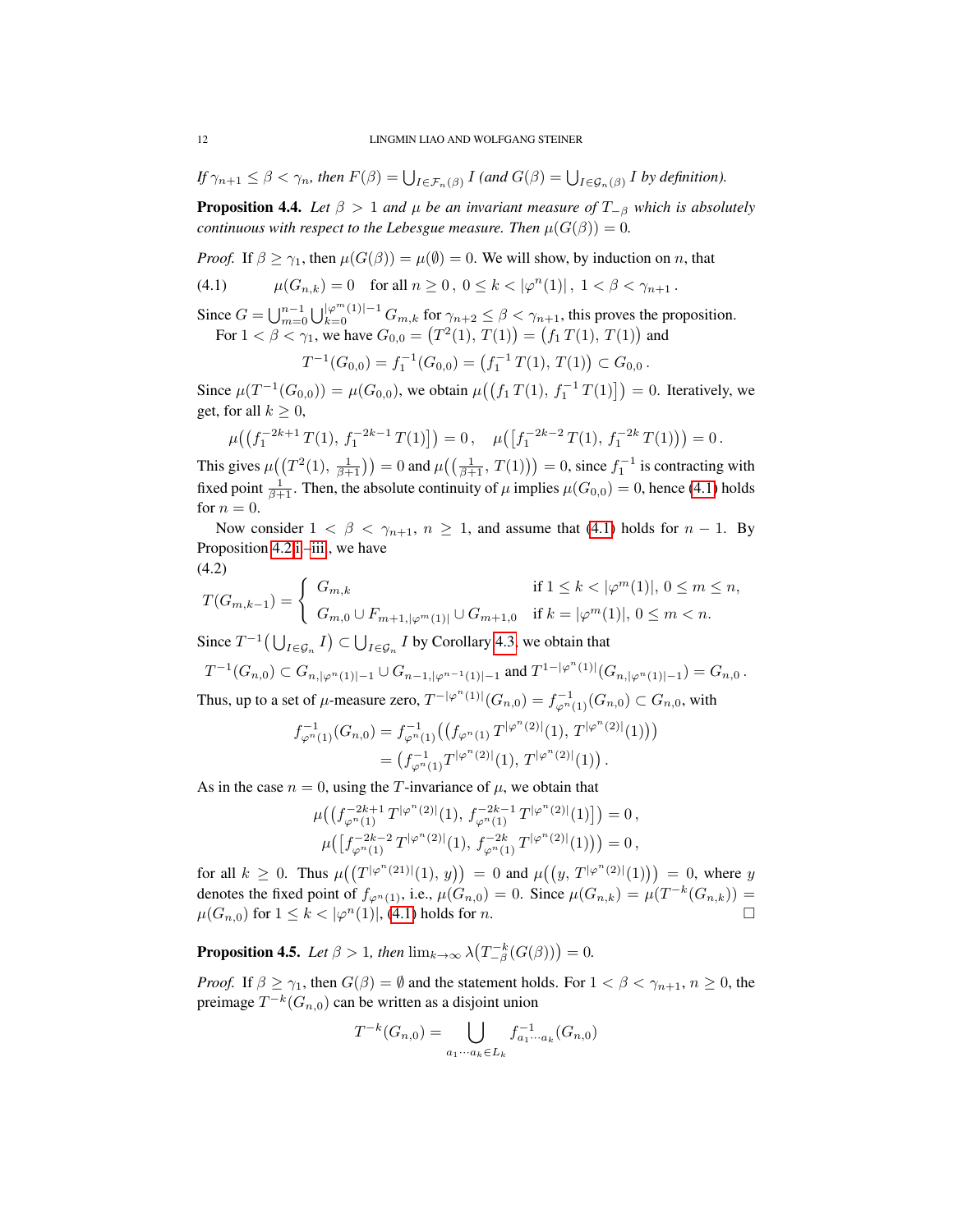with a set of words  $L_k \subseteq \{1,2\}^k$ . Then we have  $\mu(T^{-k}(G_{n,0})) = \#(L_k) \beta^{-k} \mu(G_{n,0})$ . By [\(4.2\)](#page-11-1) and Corollary [4.3,](#page-10-1)  $L_k$  consists of the length k suffixes of all concatenations  $1^{i_0}(\varphi(1))^{i_1}\cdots(\varphi^n(1))^{i_n}$ ,  $i_0, i_1, \ldots, i_n \geq 0$ . Therefore, the number of elements in  $L_k$  is bounded by  $\binom{k}{n}$ , which grows polynomially in k. This yields  $\lim_{k\to\infty}\mu(T^{-k}(G_{n,0}))=0$ . As  $T^{-j}(G_{n,j}) = G_{n,0}$  for  $1 \le j < |\varphi^n(1)|$ , we also have  $\lim_{k \to \infty} \mu(T^{-k}(G_{n,j})) = 0$ , thus  $\lim_{k\to\infty}\mu(T^{-k}(I))=0$  for all  $I\in\mathcal{G}_{n+1}$ .

# 5. LOCALLY EVENTUALLY ONTO

<span id="page-12-1"></span><span id="page-12-0"></span>**Lemma 5.1.** *Let*  $1 < \beta < \gamma_1$ , *I be an interval of positive length in*  $F(\beta)$ *, and*  $n \ge 1$  *such that*  $\eta_{n+1} < \beta < \eta_n$  *with odd*  $n \geq 1$ *, or*  $\eta_{n+1} \leq \beta \leq \eta_n$  *with even*  $n \geq 2$ *. Then there exists an*  $m \geq 0$  *such that*  $T_{-\beta}^m(I) \supseteq F_{n,0}(\beta) \setminus \{1\}$ *.* 

*Proof.* We use ideas of Góra's proof of Proposition 8 in [\[7\]](#page-16-0). We distinguish four cases.

**Case 1:** odd  $n \ge 1$ ,  $\eta_{n+1} < \beta < \gamma_n$ . In this case, we have  $\beta^{2g_n} = \beta^{g_{n+1}} > \beta^{g_n} + \beta^{-1} \ge$  $\beta + \beta^{-1} > 2$ . Therefore, the largest connected components of images of I grow until they cover two consecutive discontinuities of  $T^{2g_n}$  in the interior of  $F(\beta)$ . Since the only discontinuity of T is  $1/\beta \in F_{n,g_n-1}$ , the images eventually also cover two consecutive discontinuities of  $T^{2g_n}$  in the interior of  $F_{n,g_n-1} = \left[ T^{|\varphi^n(2)|-2}(1), T^{|\varphi^n(1)|-1}(1) \right]$ . We have

$$
T^{2g_n}([1/\beta, f_{2\varphi^{n}(1)}^{-1}(1)]) = T^{g_n}([1/\beta, T^{|\varphi^{n}(1)|-1}(1)]) ,
$$
  

$$
T^{2g_n}([f_{11\varphi^{n}(1)}^{-1}(1), 1/\beta)) = T^{g_n-1}([1/\beta, T^{|\varphi^{n}(1)|-1}(1))) ,
$$
  

$$
T^{2g_n}((f_{2\varphi^{n}(1)}^{-1}(1), T^{|\varphi^{n}(1)|-1}(1)]) = T^{g_n}([T^{|\varphi^{n}(2)|-2}(1), 1/\beta)) ,
$$
  

$$
T^{2g_n}([T^{|\varphi^{n}(2)|-2}(1), f_{11\varphi^{n}(1)}^{-1}(1)]) = T^{g_n-1}([T^{|\varphi^{n}(21)|-1}(1), 1/\beta)) .
$$

Using Lemma [3.9,](#page-7-0) we obtain that  $T^{2g_n}$  is continuous on these four intervals. Note that  $T^{|\varphi^n(2)|-2}(1) < f_{11\varphi^n(1)}^{-1}(1)$  since  $f_{11\varphi^n(1)}T^{|\varphi^n(2)|-2}(1) = f_{\varphi^n(21)}(1) > 1$ . The discontinuities of  $T^{2g_n}$  in the interior of  $F_{n,g_n-1}$  are therefore  $1/\beta$ ,  $f_{2\varphi^n(1)}^{-1}(1)$  and  $f_{11\varphi^{n}(1)}^{-1}(1)$ . With

$$
T^{g_n+1}([1/\beta, f_{2\varphi^n(1)}^{-1}(1)]) = F_{n,0} \text{ and } T^{g_n+1}([1/\beta, T^{|\varphi^n(1)|-1}(1))) = F_{n,0} \setminus \{1\},\
$$

we obtain that  $T^m(I) \supseteq F_{n,0} \setminus \{1\}$  for some  $m \ge 0$ .

**Case 2:** odd  $n \geq 1$ ,  $\gamma_{n+1} \leq \beta \leq \eta_{n+1}$ . Since  $\beta^{g_{n+1}+1} \geq \beta + 1 > 2$ , we look at  $T^{2g_n+1}$  on  $F_{n,g_n-1}$ . Note that  $T^{2g_n}([1/\beta, f_{2\varphi^{n}(1)}^{-1}(1)]) = F_{n,g_n-1}$ , thus there is a discontinuity of  $T^{2g_n+1}$  in the interior of  $[1/\beta, f_{2\varphi^n(1)}^{-1}(1)]$ . Contrary to Case 1,  $T^{2g_n+1}$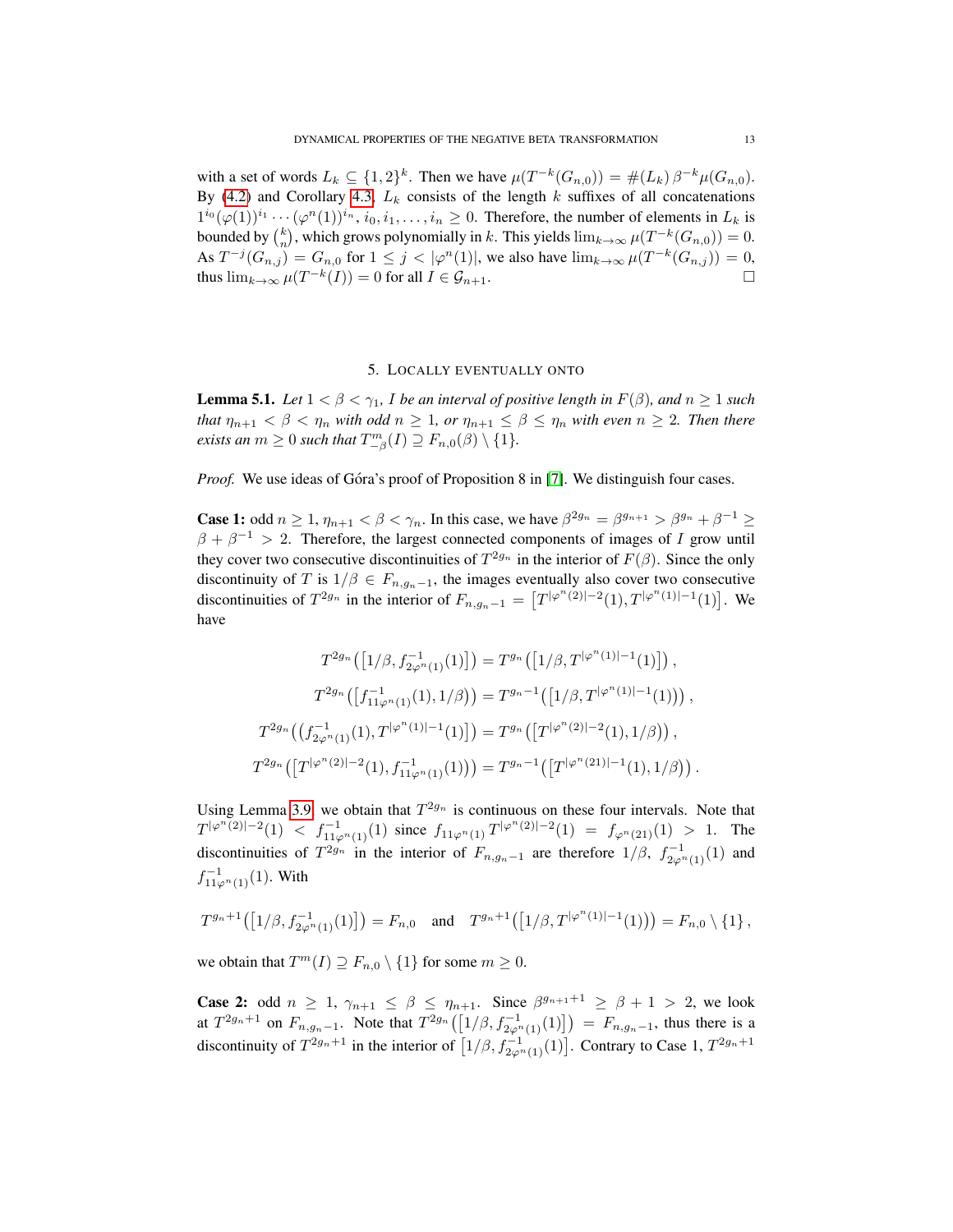has no discontinuity in  $F_{n,g_n-1}$  on the left of  $1/\beta$ . More precisely,

$$
T^{2g_n+1}([1/\beta, f_{2\varphi^n(2)}^{-1}(1))) = T([T^{|\varphi^n(2)|-2}(1), 1/\beta)),
$$
  
\n
$$
T^{2g_n+1}([f_{2\varphi^n(2)}^{-1}(1), f_{2\varphi^n(1)}^{-1}(1)]) = T([1/\beta, T^{|\varphi^n(1)|-1}(1)]),
$$
  
\n
$$
T^{2g_n+1}((f_{2\varphi^n(1)}^{-1}(1), T^{|\varphi^n(1)|-1}(1)]) = T^{g_n+1}([T^{|\varphi^n(2)|-2}(1), 1/\beta)),
$$
  
\n
$$
T^{2g_n+1}([T^{|\varphi^n(2)|-2}(1), 1/\beta)) = T^{g_n}([T^{|\varphi^n(21)|-1}(1), T^{|\varphi^n(1)|-1}(1)))
$$

Here,  $f_{\varphi^{n}(21)}(1) \leq 1$  implies that  $T^{|\varphi^{n}(21)|-1}(1) = f_{2}^{-1} f_{\varphi^{n}(21)}(1) \geq 1/\beta$ . Hence, the discontinuities of  $T^{2g_n+1}$  in the interior of  $F_{n,g_n-1}$  are  $1/\beta$ ,  $f_{2\varphi^{n}(2)}^{-1}(1)$  and  $f_{2\varphi^{n}(1)}^{-1}(1)$ , with

$$
T^{2g_n+2}([1/\beta, f_{2\varphi^n(2)}^{-1}(1))) = F_{n+1,0} \setminus \{1\}, \ T^{2g_n+1}([f_{2\varphi^n(2)}^{-1}(1), f_{2\varphi^n(1)}^{-1}(1)]) = F_{n,0}.
$$

This gives  $T^m(I) \supseteq F_{n+1,0} \setminus \{1\}$  for some  $m \ge 0$ .

**Case 3:** even  $n \geq 2$ ,  $\eta_{n+1} \leq \beta < \gamma_n$ . In this case, we have  $\beta^{2g_n} = \beta^{g_{n+1}-1} >$  $\beta^{g_n-1}+\beta^{-1}\geq \beta+\beta^{-1}>2,$   $F_{n,g_n-1}=\big[T^{|\varphi^n(1)|-2}(1),T^{|\varphi^n(2)|-1}(1)\big],$  and

$$
T^{2g_n}(\left[1/\beta, f_{2\varphi^n(1)}^{-1}(1)\right)) = T^{g_n}\left(\left[T^{|\varphi^n(1)|-2}(1), 1/\beta\right)\right),
$$
  
\n
$$
T^{2g_n}\left(\left(f_{11\varphi^n(1)}^{-1}(1), 1/\beta\right)\right) = T^{g_n-1}\left(\left(T^{|\varphi^n(1)|-2}(1), 1/\beta\right)\right),
$$
  
\n
$$
T^{2g_n}\left(\left[f_{2\varphi^n(1)}^{-1}(1), T^{|\varphi^n(2)|-1}(1)\right]\right) = T^{g_n}\left(\left[1/\beta, T^{|\varphi^n(21)|-2}(1)\right]\right),
$$
  
\n
$$
T^{2g_n}\left(\left[T^{|\varphi^n(1)|-2}(1), f_{11\varphi^n(1)}^{-1}(1)\right]\right) = T^{g_n-1}\left(\left[1/\beta, T^{|\varphi^n(2)|-1}(1)\right]\right).
$$

Here,  $f_{2\varphi^n(1)}T^{|\varphi^n(2)|-1}(1) = f_{\varphi^n(21)}(1) \ge 1$  implies  $f_{2\varphi^n(1)}^{-1}(1) \le T^{|\varphi^n(2)|-1}(1)$ . The discontinuities of  $T^{2g_n}$  in the interior of  $F_{n,g_n-1}$  are at most  $1/\beta$ ,  $f_{2\varphi^{n}(1)}^{-1}(1)$  and  $f_{11\varphi^{n}(1)}^{-1}(1)$ , with

$$
T^{g_n+2}([1/\beta, f_{2\varphi^n(1)}^{-1}(1))) = F_{n,0} \setminus \{1\},
$$
  

$$
T^{g_n+3}((f_{11\varphi^n(1)}^{-1}(1), 1/\beta)) = F_{n,0} \setminus \{1, T^{|\varphi^n(1)|}(1)\},
$$

similarly to Case 1. We obtain that  $T^{m}(I) \supseteq F_{n,0} \setminus \{1, T^{|\varphi^{n}(1)|}(1)\}$  for some  $m \geq 0$ . Since  $T^{g_n+1}(F_{n,0}\setminus\{1,T^{|\varphi^n(1)|}(1)\})\supseteq F_{n,0}\setminus\{1\}$ , we also have  $T^m(I)\supseteq F_{n,0}\setminus\{1\}$ for some  $m > 0$ .

**Case 4:** even  $n \geq 2$ ,  $\gamma_{n+1} \leq \beta < \eta_{n+1}$ . Since  $\beta^{g_{n+1}+1} \geq \beta + 1 > 2$ , we look at  $T^{2g_n+2}$  on  $F_{n,g_n-1}$ . We have  $T^{2g_n+1}([1/\beta, f_{2\varphi^n(1)}^{-1}(1))) = F_{n,g_n-1} \setminus \{T^{|\varphi^n(1)|-2}(1)\}$ with  $f_{2\varphi^{n}(1)}^{-1}(1) > T^{|\varphi^{n}(2)|-1}(1)$ , thus  $f_{2\varphi^{n}(1)}^{-1}(1)$  is outside of  $F_{n,g_n-1}$ , but  $T^{2g_n+2}$  still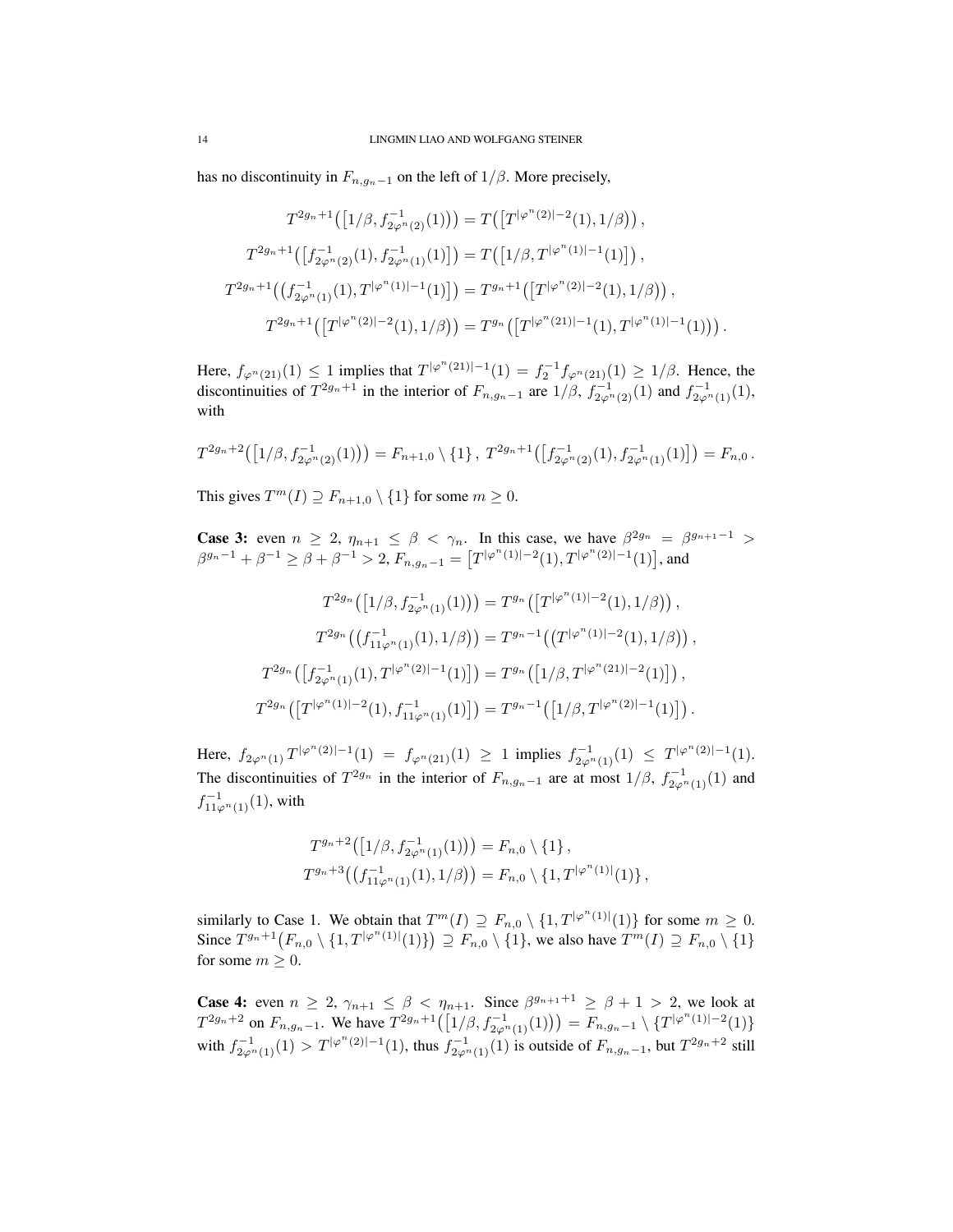has a discontinuity in  $(1/\beta, T^{|\varphi^n(2)|-1}(1))$ . More precisely,

$$
T^{2g_n+2}([1/\beta, f_{2\varphi^n(2)}^{-1}(1)]) = T([1/\beta, T^{|\varphi^n(2)|-1}(1)]) ,
$$
  
\n
$$
T^{2g_n+2}((f_{11\varphi^n(1)}^{-1}(1), 1/\beta)) = T^{g_n+1}((T^{|\varphi^n(1)|-2}(1), 1/\beta)) ,
$$
  
\n
$$
T^{2g_n+2}((f_{2\varphi^n(2)}^{-1}(1), T^{|\varphi^n(2)|-1}(1)]) = T([T^{|\varphi^n(2)|-2}(1), 1/\beta)) ,
$$
  
\n
$$
T^{2g_n+2}([T^{|\varphi^n(1)|-2}(1), f_{11\varphi^n(1)}^{-1}(1)]) = T([T^{|\varphi^n(1)|-2}(1), T^{|\varphi^n(21)|-2}(1)]) ,
$$

with  $T^{|\varphi^n(21)|-2}(1) = f_{11}^{-1}f_{\varphi^n(21)}(1) < 1/\beta$  since  $f_{\varphi^n(21)}(1) < 1$ . Therefore, the discontinuities of  $T^{2g_n+2}$  in the interior of  $F_{n,g_n-1}$  are  $1/\beta$ ,  $f_{2\varphi^{n}(2)}^{-1}(1)$  and  $f_{11\varphi^{n}(1)}^{-1}(1)$ , with

$$
T^{2g_n+3}([1/\beta, f_{2\varphi^n(2)}^{-1}(1)]) = F_{n+1,0},
$$
  
\n
$$
T^{g_n+3}((f_{11\varphi^n(1)}^{-1}(1), 1/\beta)) = F_{n,0} \setminus \{1, T^{|\varphi^n(1)|}(1)\}.
$$

This gives  $T^m(I) \supseteq F_{n+1,0} \setminus \{1\}$  for some  $m \ge 0$ .

<span id="page-14-0"></span>**Lemma 5.2.** Let  $1 < \beta < \gamma_1$  and  $n \geq 1$  such that  $\eta_{n+1} < \beta < \eta_n$  with odd  $n \geq 1$ , or  $\eta_{n+1} \leq \beta \leq \eta_n$  *with even*  $n \geq 2$ *. Then we have* 

$$
T_{-\beta}^{g_n(2g_n + (-1)^n)}(F_{n,0}(\beta) \setminus \{1\}) \supseteq F(\beta) \setminus \{T_{-\beta}^k(1) \mid 0 \leq k \leq g_n(2g_n + (-1)^n)\}.
$$

*Proof.* Let  $1 < \beta < \gamma_1$  and n as in the statement of the lemma. By Corollary [4.3,](#page-10-1) we have  $F(\beta) = \bigcup_{I \in \mathcal{F}_n(\beta)} I$  if  $\beta < \gamma_n$ , and  $F(\beta) = \bigcup_{I \in \mathcal{F}_{n-1}(\beta)} I$  if  $\beta \geq \gamma_n$ . In the latter case,  $f_{\varphi^{n}(1)} \leq f_{\varphi^{n-1}(1)}$  implies that  $F_{n-1,0} = F_{n,|\varphi^{n-1}(1)|} \cup F_{n,0}$ , and we obtain, similarly to the proof of Proposition [4.2,](#page-8-8) that  $\bigcup_{I \in \mathcal{F}_{n-1}(\beta)} I = \bigcup_{I \in \mathcal{F}_n(\beta)} I$ . Therefore, we always have  $F(\beta) = \bigcup_{I \in \mathcal{F}_n(\beta)} I.$ 

Let first  $n \geq 1$  be odd. For simplicity, we omit points in  $\{T^k(1) \mid k \geq 0\}$  in the following statements. We have  $T^{g_n+1}(F_{n,0}) = F_{n+1,0} \cup F_{n,1}$  and

$$
T^{g_n-1}(F_{n+1,0}) = [T^{|\varphi^n(21)|-1}(1), T^{|\varphi^n(1)|-1}(1)].
$$

Since  $\beta > \eta_{n+1}$ , we have  $T^{|\varphi^n(21)|-1}(1) < 1/\beta$ , thus  $T^{g_n}(F_{n+1,0}) \supseteq F_{n,0}$ , and

$$
F^{2g_n+1}(F_{n,0}) \supseteq F_{n,0} \cup F_{n,1}.
$$

Inductively, we get  $T^{(g_n-1)(2g_n+1)}(F_{n,0}) \supseteq \bigcup_{k=0}^{g_n-1} F_{n,k}$ . Then,  $T(F_{n,g_n-1}) = F_{n,g_n}$ ∪  $F_{n,0}$  yields that

$$
T^{g_n(2g_n-1)}(F_{n,0}) = T^{(g_n-1)(2g_n+1)+1}(F_{n,0}) = \bigcup_{k=0}^{g_n} F_{n,k} = F(\beta).
$$

Here, we have only omitted points in  $\{T^k(1) \mid 0 \le k \le g_n(2g_n - 1)\}.$ 

T

Let now  $n \geq 2$  be even. Omitting  $\{T^k(1) \mid k \geq 0\}$ , we have  $T^{g_n}(F_{n,0}) =$  $F_{n,g_n} \cup F_{n+1,0}$  and

$$
T^{g_n-1}(F_{n+1,0}) = [T^{|\varphi^n(1)|-2}(1), T^{|\varphi^n(21)|-2}(1)].
$$

Since  $\beta \ge \eta_{n+1}$ , we have  $T^{|\varphi^n(21)|-2}(1) \ge 1/\beta$ , thus  $T^{g_n+1}(F_{n+1,0}) \supseteq F_{n,0}$ , and  $T^{2g_n+2}(F_{n,0}) \supseteq F_{n,0} \cup F_{n,1}$ .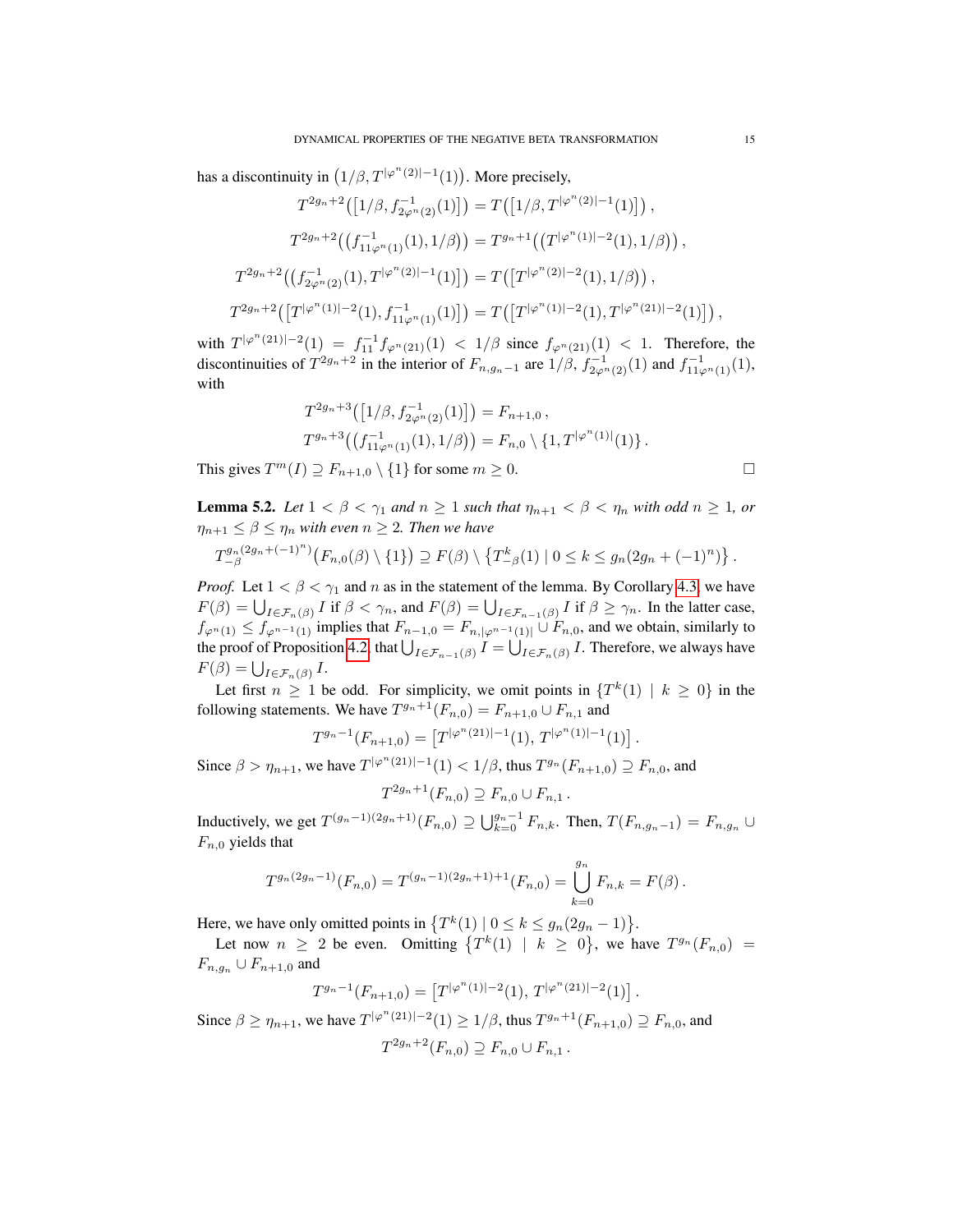As above, we get  $T^{(g_n-1)(2g_n+2)}(F_{n,0}) \supseteq \bigcup_{k=0}^{g_n-1} F_{n,k}$ . Since  $T^{g_n+2}(F_{n,g_n-1}) \supseteq$  $F_{n,g_n} \cup F_{n,0}$  and  $T^{g_n+2}(F_{n,k}) \supseteq F_{n,k+1}$  for  $0 \le k < g_n$ , we obtain that

$$
T^{g_n(2g_n+1)}(F_{n,0}) = T^{(g_n-1)(2g_n+2)+g_n+2}(F_{n,0}) = \bigcup_{k=0}^{g_n} F_{n,k} = F(\beta),
$$

up to some points in  $\{T^k(1) | 0 \le k \le g_n(2g_n+1)\}\$ 

#### 6. PROOFS OF THE MAIN RESULTS

<span id="page-15-0"></span>Now we are ready to prove Theorems [2.1](#page-3-0) and [2.2.](#page-3-2)

*Proof of Theorem [2.2.](#page-3-2)* For  $1 < \beta < \gamma_1$ , Lemma [5.1](#page-12-1) and [5.2](#page-14-0) show that  $T_{-\beta}$  is locally eventually onto on  $F(\beta) \setminus \{T_{-\beta}^k(1) \mid 0 \leq k \leq g_n(2g_n + (-1)^n)\}$  for some  $n \geq 1$ . For  $\beta \geq \gamma_1$ , this was shown in [\[7,](#page-16-0) Proposition 8]. The iterated  $T_{-\beta}$ -images of any interval of positive length clearly contain  $1/\beta$ , thus they also contain  $T_{-\beta}^k(1)$  for any  $k \geq 0$ . Therefore,  $T_{-\beta}$  is locally eventually onto on  $F(\beta) = (0,1] \setminus G(\beta)$ . The other statements of the theorem are in Corollary [4.3](#page-10-1) and Proposition [4.5.](#page-11-2)

*Proof of Theorem [2.1.](#page-3-0)* By Proposition [4.4,](#page-11-3) all the intervals in  $\mathcal{G}_n(\beta)$  are gaps. By Theorem [2.2,](#page-3-2) they are the only gaps. Calculating directly the numbers of the intervals of  $\mathcal{G}_n(\beta)$  by the definition, we complete the proof.

Theorem [2.5](#page-3-1) was proved in Section [3,](#page-4-0) thus it only remains to prove Theorem [2.6.](#page-4-5) Recall that a number  $\beta > 1$  is an Yrrap number if  $V_{-\beta} = \{T_{-\beta}^n(1) \mid n \ge 0\}$  is a finite set.

*Proof of Theorem* [2.6.](#page-4-5) Let  $V'_{-\beta}$  be the set of numbers in  $V_{-\beta}$  which are not right endpoints of gaps, and  $J_x = (\max\{y \in V_{-\beta} \cup \{0\} \mid y < x\}, x)$  for each  $x \in V'_{-\beta}$ . Then  $\{J_x \mid x \in V'_{-\beta}\}\$ is a partition of  $F(\beta)$  up to finitely many points, and  $T_{-\beta}(J_x)$  is a union of intervals  $J_y, y \in V'_{-\beta}$ , for each  $x \in V'_{-\beta}$ . Define a matrix

$$
M_{-\beta}=(m_{x,y})_{x,y\in V'_{-\beta}}\quad\text{with}\quad m_{x,y}=\frac{\beta\,\lambda(J_x\cap T_{-\beta}^{-1}(J_y))}{\lambda(J_y)}
$$

i.e.,  $m_{x,y}$  is the number of times that  $J_y$  is contained in  $T_{-\beta}(J_x)$ . Since

 $y$ 

$$
\sum_{\in V'_{-\beta}} m_{x,y} \, \lambda(J_y) = \beta \, \lambda(J_x)
$$

for all  $x \in V'_{-\beta}$ ,  $(\lambda(J_x))_{x \in V'_{-\beta}}$  is a positive eigenvector of  $M_{-\beta}$  to the eigenvalue  $\beta$ . Since  $T_{-\beta}$  is locally eventually onto on  $F(\beta)$ , the matrix  $M_{-\beta}$  is primitive, thus  $\beta$  is the Perron–Frobenius eigenvalue of  $M_{-\beta}$ , which is a Perron number.

We finally show that the set of Parry numbers and the set of Yrrap numbers do not include each other. For the definition of a Parry number, it is convenient to extend the domain of  $T_\beta$  to  $[0, 1]$  by setting  $T_\beta(1) = \beta - \lfloor \beta \rfloor$ . Then  $\beta > 1$  is a Parry number if and only if  $(T_\beta^n(1))_{n\geq 0}$  is eventually periodic. We know that all Pisot numbers are both Parry numbers [\[2,](#page-16-7) [21\]](#page-17-13) and Yrrap numbers [\[6\]](#page-16-8). Therefore, the symmetric difference between the set of Parry numbers and the set of Yrrap numbers can only contain Perron numbers that are not Pisot numbers.

$$
\qquad \qquad \Box
$$

,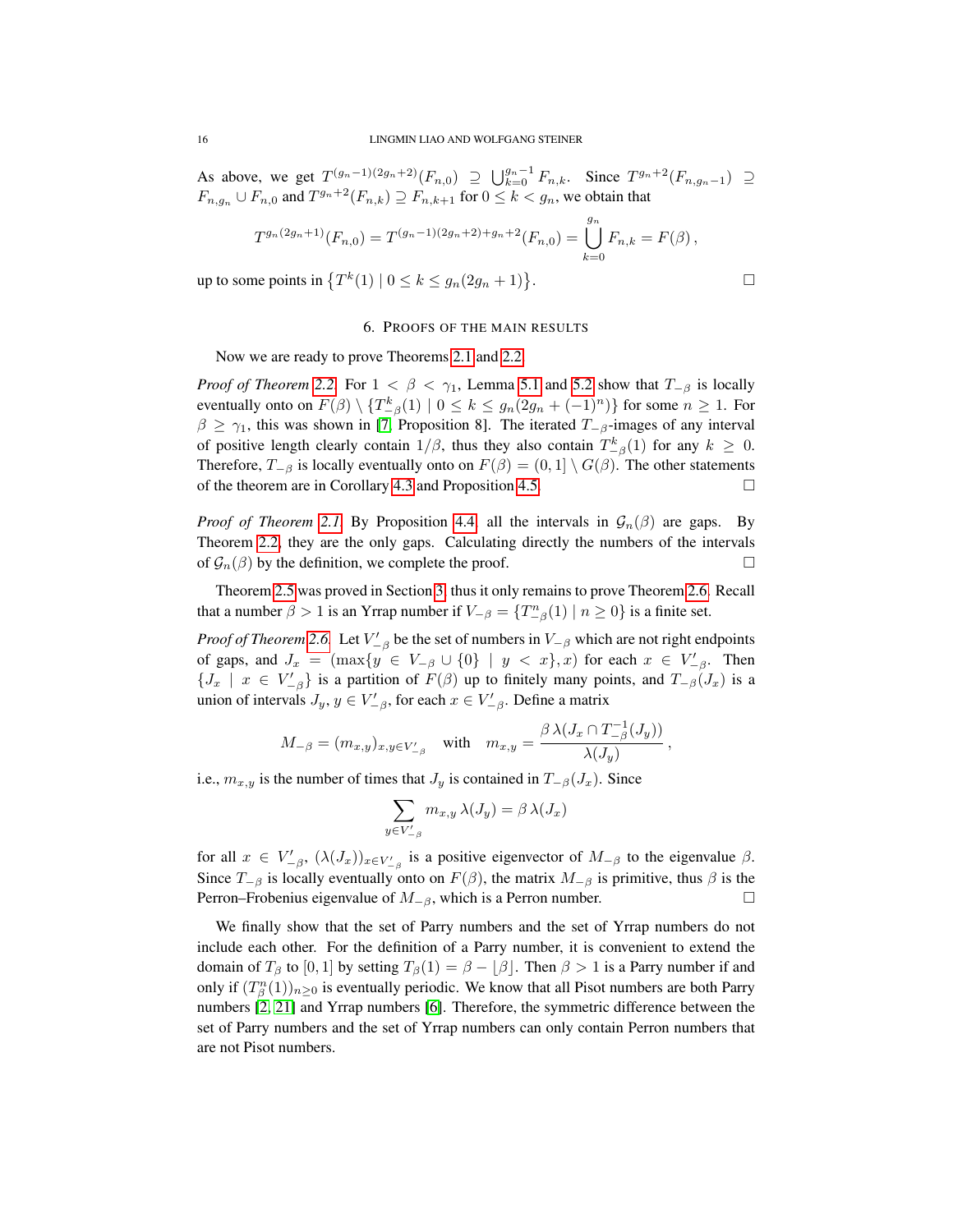**Proposition 6.1.** Let  $\beta > 1$  with  $\beta^4 = \beta + 1$ , i.e.,  $\beta \approx 1.2207$ . Then  $T_{-\beta}^{10}(1) = T_{-\beta}^5(1)$ , and  $(T_{\beta}^n(1))_{n\geq 0}$  *is aperiodic.* 

*Proof.* It is easy to check that  $T_{-\beta}^{10}(1) = T_{-\beta}^{5}(1)$ .

On the other hand, let  $\alpha$  be an algebraic conjugate of  $\beta$  satisfying  $|\alpha| > 1$ , i.e.,  $\alpha \approx -0.2481 \pm 1.034i$ , and let  $\sigma : \mathbb{Q}(\beta) \to \mathbb{Q}(\alpha)$  be the field homomorphism defined by  $\sigma(\beta) = \alpha$ . Since  $T_{\beta}(x) \in {\beta x, \beta x - 1}$ , we have  $|\sigma(T_{\beta}(x))| \geq |\alpha| |\sigma(x)| - 1$ for all  $x \in [0,1] \cap \mathbb{Q}(\beta)$ , thus  $|\sigma(T_\beta(x))| > |\sigma(x)|$  if  $|\sigma(x)| > 1/(|\alpha|-1)$ . We have  $T_{\beta}^{35}(1) = \beta^{35} - \beta^{34} - \beta^{26} - \beta^{13} - \beta^{4}$ , and one can check that  $|\sigma(T_{\beta}^{35}(1))| > 1/(|\alpha| - 1)$ . This implies that  $(|\sigma(T_{\beta}^n(1))|)_{n\geq 35}$  is a strictly increasing sequence, hence  $(T_{\beta}^n(1))_{n\geq 0}$  is aperiodic.

**Proposition 6.2.** Let  $\beta > 1$  with  $\beta^7 = \beta^6 + 1$ , i.e.,  $\beta \approx 1.2254$ . Then  $T_{\beta}^7(1) = 0$ , and  $(T_{-\beta}^n(1))_{n\geq 0}$  *is aperiodic.* 

*Proof.* We have  $T_{\beta}^{7}(1) = \beta^{7} - \beta^{6} - 1 = 0$ .

Let  $\alpha$  be an algebraic conjugate of  $\beta$  satisfying  $|\alpha| > 1$ , i.e.,  $\alpha \approx 0.7802 \pm 0.7053i$ , and let  $\sigma : \mathbb{Q}(\beta) \to \mathbb{Q}(\alpha)$  be the field homomorphism defined by  $\sigma(\beta) = \alpha$ . We have  $T_{-\beta}(x) \in \{-\beta x + 1, -\beta x + 2\}$ , thus  $|\sigma(T_{-\beta}(x))| \geq |\alpha| |\sigma(x)| - 2$  for all  $x \in (0,1] \cap \mathbb{Q}(\beta)$ . It is more convenient to consider  $\phi(x)$  with  $\phi$  as in the Introduction, since  $\phi(T_{-\beta}(x)) \in \{-\beta \phi(x), -\beta \phi(x) - 1\}$  and  $|\sigma(\phi(T_{-\beta}(x)))| \geq |\alpha| |\sigma(\phi(x))| - 1$  for all  $x \in (0,1] \cap \mathbb{Q}(\beta)$ . Now one can check that  $|\sigma(\phi(T_{-\beta}^{53}(1)))| > 1/(|\alpha|-1)$ , which implies that  $(|\sigma(\phi(T_{-\beta}^n(1)))|)_{n\geq 53}$  is a strictly increasing sequence, hence  $(T_{-\beta}^n(1))_{n\geq 0}$ is aperiodic.  $\Box$ 

#### ACKNOWLEDGEMENTS

Lingmin Liao was partially supported by NSFC10901124.

#### **REFERENCES**

- <span id="page-16-3"></span>1. J.-P. Allouche, A. Arnold, J. Berstel, S. Brlek, W. Jockusch, S. Plouffe, and B. E. Sagan, *A relative of the Thue-Morse sequence*, Discrete Math. 139 (1995), no. 1-3, 455–461, Formal power series and algebraic combinatorics (Montreal, PQ, 1992).
- <span id="page-16-7"></span>2. A. Bertrand, *Développements en base de Pisot et répartition modulo* 1, C. R. Acad. Sci. Paris Sér. A 285 (1977), no. 6, 419–421.
- <span id="page-16-4"></span>3. A. Dubickas, *On the distance from a rational power to the nearest integer*, J. Number Theory 117 (2006), no. 1, 222–239.
- <span id="page-16-5"></span>4. , *On a sequence related to that of Thue-Morse and its applications*, Discrete Math. 307 (2007), no. 9- 10, 1082–1093.
- <span id="page-16-1"></span>5. B. Faller, *Contribution to the ergodic theory of piecewise monotone continuous maps*, Ph.D. thesis, Ecole ´ Polytechnique Fédérale de Lausanne, 2008.
- <span id="page-16-8"></span>6. C. Frougny and A. C. Lai, *On negative bases*, Proceedings of DLT 09, Lecture Notes in Comput. Sci., vol. 5583, Springer, Berlin, 2009, pp. 252–263.
- <span id="page-16-0"></span>7. P. Góra, *Invariant densities for generalized* β-maps, Ergodic Theory Dynam. Systems 27 (2007), no. 5, 1583–1598.
- <span id="page-16-6"></span>8. F. Hofbauer, *A two parameter family of piecewise linear transformations with negative slope*, Acta Math. Univ. Comenian. (N.S.), to appear.
- <span id="page-16-2"></span>9. , *On intrinsic ergodicity of piecewise monotonic transformations with positive entropy.*, Israel J. Math. 34 (1979), no. 3, 213–237.